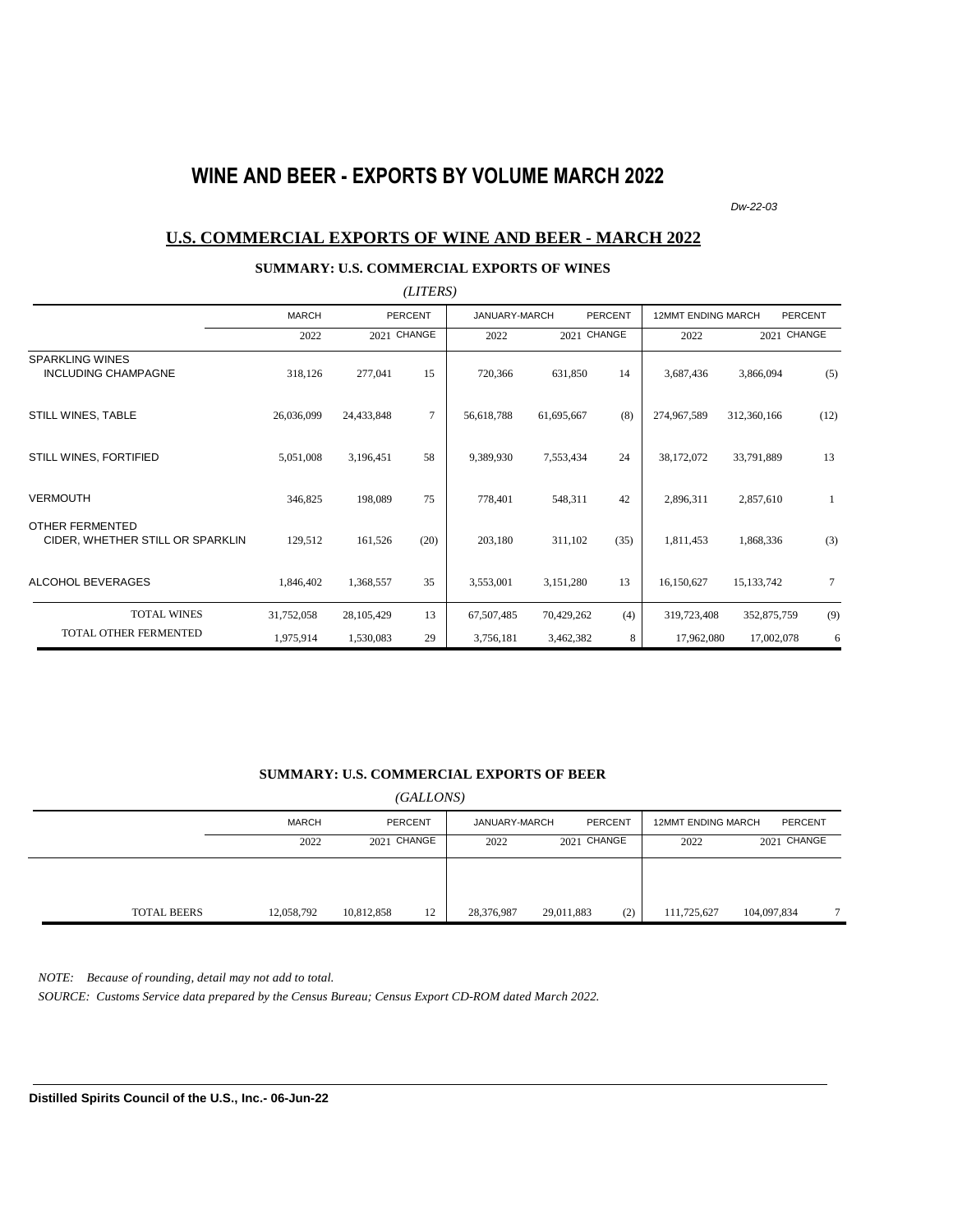### **COMMERCIAL EXPORTS: DETAIL BY CLASS AND DESTINATION**

## **SPARKING WINES, INCLUDING CHAMPAGNE**

|                    |              |                |                          | (Liters)    |                |                          |             |                     |                          |
|--------------------|--------------|----------------|--------------------------|-------------|----------------|--------------------------|-------------|---------------------|--------------------------|
|                    | <b>MARCH</b> |                | <b>PERCENT</b>           |             | JANUARY-MARCH  | <b>PERCENT</b>           |             | 12 MMT ENDING MARCH | <b>PERCENT</b>           |
| <b>DESTINATION</b> | 2022         |                | 2021 CHANGE              | 2022        |                | 2021 CHANGE              | 2022        |                     | 2021 CHANGE              |
| <b>ANTIGUA</b>     | $\mathbf 0$  | 450            | (100)                    | $\mathbf 0$ | 951            | (100)                    | 2,246       | 1,558               | 44                       |
| ARGENTINA          | $\mathbf 0$  | 0              | $\overline{\phantom{a}}$ | $\mathbf 0$ | $\pmb{0}$      | ۰.                       | 194         | $\mathbf 0$         |                          |
| <b>ARUBA</b>       | $\mathbf 0$  | 1,940          | (100)                    | 213         | 5,103          | (96)                     | 15,383      | 14,931              | 3                        |
| <b>AUSTRALIA</b>   | 15           | 0              | $\overline{a}$           | 21          | 2,784          | (99)                     | 31,098      | 193,484             | (84)                     |
| <b>AUSTRIA</b>     | $\mathbf 0$  | 0              | Ξ.                       | $\mathbf 0$ | 0              | $\overline{\phantom{a}}$ | 0           | 0                   | $\overline{a}$           |
| <b>BAHAMAS</b>     | $\mathbf 0$  | 0              | $\overline{\phantom{a}}$ | 6,180       | 3,848          | 61                       | 56,149      | 6,644               | 745                      |
| <b>BAHRAIN</b>     | $\mathbf 0$  | 0              | $\sim$                   | $\mathbf 0$ | $\mathbf 0$    | $\overline{\phantom{a}}$ | $\mathbf 0$ | 35,523              | (100)                    |
| <b>BARBADOS</b>    | 3,439        | 0              | $\ddot{\phantom{0}}$     | 13,787      | $\pmb{0}$      | --                       | 29,240      | $\mathbf 0$         | $\overline{\phantom{a}}$ |
| <b>BELGIUM</b>     | 6,930        | 6,022          | 15                       | 9,306       | 23,511         | (60)                     | 27,208      | 31,212              | (13)                     |
| <b>BELIZE</b>      | $\mathbf 0$  | 0              | $\ddotsc$                | $\mathbf 0$ | 0              | --                       | $\mathbf 0$ | 576                 | (100)                    |
| <b>BERMUDA</b>     | 714          | $\mathbf 0$    | --                       | 714         | 744            | (4)                      | 5,035       | 30,128              | (83)                     |
| <b>BR VRGN IS</b>  | 1,436        | 0              | ٠.                       | 1,733       | 0              | $\overline{\phantom{a}}$ | 6,530       | 2,129               | 207                      |
| <b>BRAZIL</b>      | 0            | $\pmb{0}$      | --                       | 980         | 19,236         | (95)                     | 27,631      | 94,421              | (71)                     |
| <b>CAMBODIA</b>    | $\mathbf 0$  | $\mathbf 0$    | --                       | $\mathbf 0$ | 11,250         | (100)                    | 10,722      | 34,415              | (69)                     |
| CAMEROON           | $\mathbf 0$  | $\pmb{0}$      | --                       | $\mathbf 0$ | $\mathbf 0$    | $\overline{\phantom{a}}$ | $\mathbf 0$ | 3,000               | (100)                    |
| CANADA             | 73,414       | 41,846         | 75                       | 136,845     | 135,856        | $\mathbf{1}$             | 715,320     | 632,938             | 13                       |
| <b>CAYMAN IS</b>   | 1,000        | $\pmb{0}$      | --                       | 1,000       | $\mathbf 0$    | --                       | 3,887       | 1,883               | 106                      |
| <b>CHILE</b>       | $\mathbf 0$  | $\pmb{0}$      | --                       | 90          | $\mathbf 0$    | --                       | 90          | 0                   | $\ddotsc$                |
| <b>CHINA</b>       | 11,367       | 13,093         | (13)                     | 21,950      | 22,088         | (1)                      | 86,982      | 109,899             | (21)                     |
| <b>COLOMBIA</b>    | 20,790       | 17,262         | 20                       | 20,790      | 27,233         | (24)                     | 51,303      | 61,955              | (17)                     |
| <b>COSTA RICA</b>  | $\mathbf 0$  | 0              | $\overline{\phantom{a}}$ | $\mathbf 0$ | $\mathbf 0$    | $\overline{\phantom{a}}$ | 23,946      | 14,285              | 68                       |
| <b>CROATIA</b>     | $\mathbf 0$  | 0              | --                       | 0           | 0              |                          | 3,438       | 0                   | $\ddotsc$                |
| <b>CURACAO</b>     | $\mathbf 0$  | 300            | (100)                    | 0           | 300            | (100)                    | 3,399       | 1,650               | 106                      |
| <b>CZECH REP</b>   | $\mathbf 0$  | 0              | $\overline{\phantom{a}}$ | $\mathbf 0$ | 0              | $\overline{\phantom{a}}$ | 0           | 639                 | (100)                    |
| <b>DENMARK</b>     | 19,070       | 258            | 7291                     | 20,031      | 848            | 2262                     | 52,556      | 72,438              | (27)                     |
| <b>DJIBOUTI</b>    | $\mathbf 0$  | 0              | $\overline{\phantom{a}}$ | $\mathbf 0$ | $\mathbf 0$    | $\overline{\phantom{a}}$ | $\mathbf 0$ | $\mathbf 0$         |                          |
| DOM REP            | 10,998       | 792            | 1289                     | 13,266      | 6,237          | 113                      | 28,184      | 44,217              | (36)                     |
| <b>ECUADOR</b>     | 0            | 0              | $\overline{a}$           | 12,412      | 0              | $\overline{\phantom{a}}$ | 13,096      | 0                   | $\sim$                   |
| EL SLVADR          | 500          | 1,050          | (52)                     | 500         | 1,050          | (52)                     | 1,850       | 3,272               | (43)                     |
| <b>FINLAND</b>     | $\mathbf 0$  | 0              | --                       | $\mathbf 0$ | $\mathbf 0$    | ÷.                       | 360         | 0                   |                          |
| FR POLY            | $\mathbf 0$  | $\overline{2}$ | (100)                    | $\mathbf 0$ | $\overline{2}$ | (100)                    | 459         | $\overline{2}$      | 22850                    |
| <b>FRANCE</b>      | 45           | 0              | --                       | 45          | $\pmb{0}$      | $\overline{\phantom{a}}$ | 181,712     | 18,599              | 877                      |
| <b>GERMANY</b>     | 489          | 0              | --                       | 7,839       | 10,431         | (25)                     | 139,683     | 145,067             | (4)                      |
| <b>GHANA</b>       | 0            | 0              | -−                       | 4,709       | 0              | ۰.                       | 16,769      | 40,095              | (58)                     |
| GREECE             | 659          | 0              | ⊷                        | 659         | 0              | ۰.                       | 1,236       | 0                   |                          |
| <b>GRENADA</b>     | 5,310        | 0              | --                       | 9,387       | $\mathbf 0$    | $\overline{\phantom{a}}$ | 21,379      | $\mathbf 0$         | $\overline{\phantom{a}}$ |
| <b>GUATEMALA</b>   | 4,230        | 536            | 689                      | 4,230       | 1,110          | 281                      | 14,105      | 23,300              | (39)                     |
| HAITI              | $\pmb{0}$    | $\pmb{0}$      |                          | $\mathbf 0$ | 0              |                          | 15,831      | 6,840               | 131                      |
| <b>HONDURAS</b>    | 2,016        | 0              | ٠.                       | 2,016       | 1,485          | 36                       | 8,523       | 3,267               | 161                      |
| <b>HONG KONG</b>   | 4,991        | 32,430         | (85)                     | 21,113      | 59,790         | (65)                     | 438,928     | 427,571             | 3                        |
| <b>ICELAND</b>     | $\mathbf 0$  | 0              | $\ddotsc$                | $\mathbf 0$ | 4,653          | (100)                    | 7,215       | 4,653               | 55                       |
| <b>INDIA</b>       | 792          | 945            | (16)                     | 792         | 945            | (16)                     | 3,918       | 27,252              | (86)                     |
| <b>INDONESIA</b>   | $\pmb{0}$    | $\pmb{0}$      | ٠.                       | 900         | 0              |                          | 2,167       | 0                   |                          |
| <b>IRELAND</b>     | $\pmb{0}$    | 0              | ٠.                       | $\mathbf 0$ | 0              |                          | 0           | 0                   | $\overline{\phantom{a}}$ |
| <b>ISRAEL</b>      |              |                |                          |             |                |                          |             |                     |                          |
|                    | 2,700        | 2,448          | 10                       | 28,584      | 8,671          | 230                      | 115,243     | 72,620              | 59                       |

**Page 2-Dw-22-03**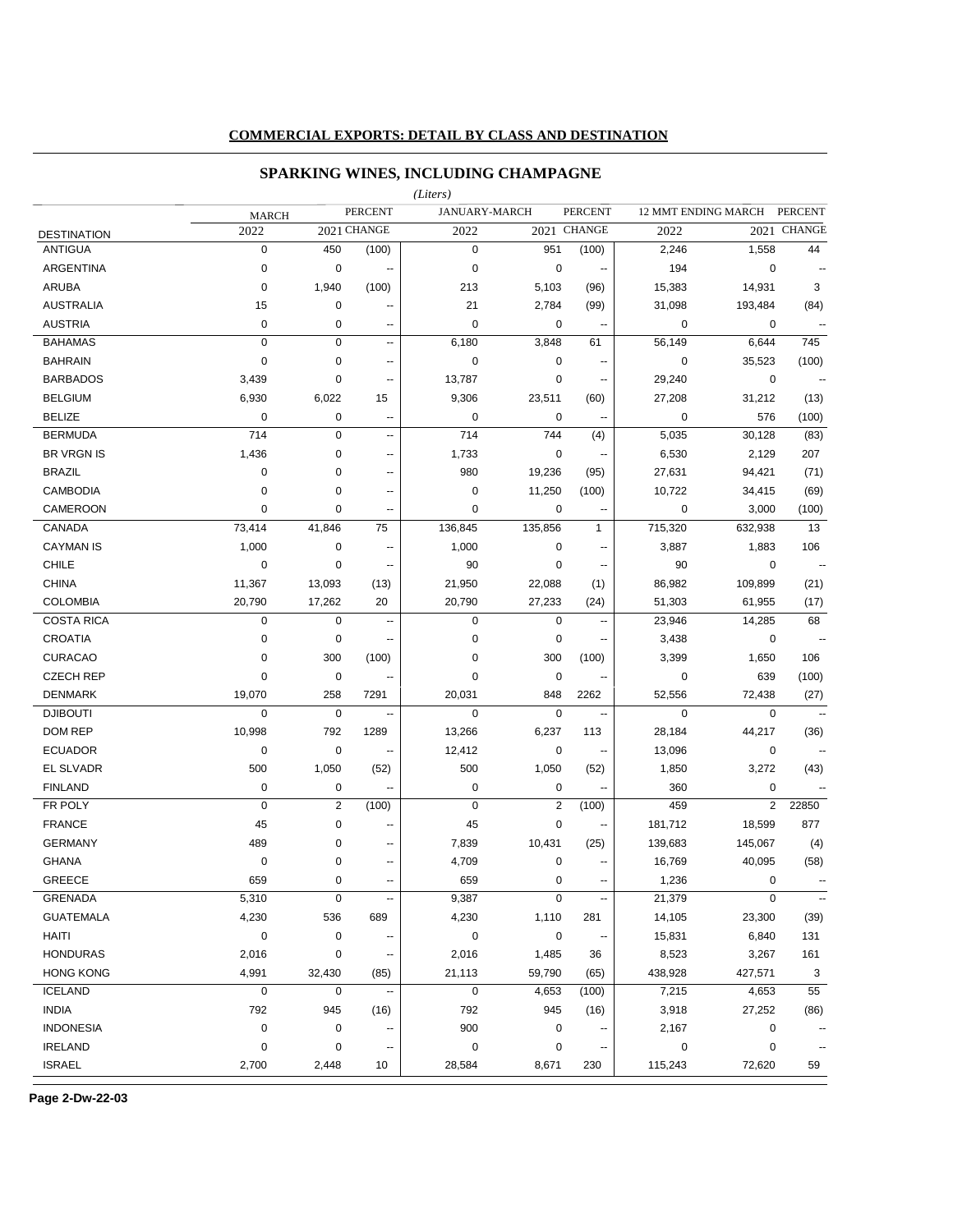## **SPARKING WINES, INCLUDING CHAMPAGNE**

|                     |              |             |                          | (Liters)       |                      |                          |             |                     |                |
|---------------------|--------------|-------------|--------------------------|----------------|----------------------|--------------------------|-------------|---------------------|----------------|
|                     | <b>MARCH</b> |             | <b>PERCENT</b>           |                | <b>JANUARY-MARCH</b> | <b>PERCENT</b>           |             | 12 MMT ENDING MARCH | <b>PERCENT</b> |
| <b>DESTINATION</b>  | 2022         |             | 2021 CHANGE              | 2022           |                      | 2021 CHANGE              | 2022        |                     | 2021 CHANGE    |
| <b>ITALY</b>        | 237          | $\pmb{0}$   | --                       | 737            | $\mathbf 0$          | --                       | 1,889       | $\mathbf 0$         |                |
| <b>JAMAICA</b>      | $\mathbf 0$  | 0           | ٠.                       | 1,308          | 0                    | $\overline{\phantom{a}}$ | 17,688      | 553                 | 3099           |
| <b>JAPAN</b>        | 23,047       | 1,260       | 1729                     | 72,508         | 6,192                | 1071                     | 294,752     | 111,252             | 165            |
| <b>JORDAN</b>       | 0            | 0           | ٠.                       | 0              | $\mathbf 0$          | --                       | 0           | 1,207               | (100)          |
| <b>KAZAKHSTN</b>    | 4,732        | 0           | ۰.                       | 4,732          | 0                    | $\overline{\phantom{a}}$ | 4,732       | 636                 | 644            |
| <b>KENYA</b>        | $\mathbf 0$  | $\pmb{0}$   | --                       | 0              | $\mathbf 0$          | --                       | 282         | $\mathbf 0$         |                |
| KOREA, S.           | 36,857       | 60,710      | (39)                     | 71,780         | 123,349              | (42)                     | 139,117     | 415,132             | (66)           |
| LATVIA              | 0            | 0           |                          | 0              | 0                    | --                       | 3,467       | 0                   |                |
| <b>LEBANON</b>      | 0            | 0           | ۵.                       | 0              | 0                    | $\overline{\phantom{a}}$ | 1           | 0                   |                |
| <b>MACAO</b>        | 0            | 93          | (100)                    | 0              | 93                   | (100)                    | 0           | 93                  | (100)          |
| <b>MALAYSIA</b>     | 648          | 0           | ۰.                       | 648            | 1,000                | (35)                     | 1,449       | 1,000               | 45             |
| <b>MEXICO</b>       | 48,873       | 19,945      | 145                      | 93,758         | 38,485               | 144                      | 337,354     | 301,686             | 12             |
| <b>MICRONS</b>      | 0            | 0           | ٠.                       | 0              | 0                    |                          | 0           | 7,920               | (100)          |
| <b>MONACO</b>       | 0            | 0           | --                       | 0              | 0                    | $\overline{a}$           | 0           | 30,748              | (100)          |
| <b>MONGOLIA</b>     | 0            | 0           | ٠.                       | 0              | 49                   | (100)                    | 372         | 49                  | 659            |
| N. ZEALAND          | $\mathbf 0$  | $\mathbf 0$ | Ш,                       | 17,298         | $\mathbf 0$          | Ξ.                       | 45,871      | 7,680               | 497            |
| <b>NEPAL</b>        | $\mathbf 0$  | $\mathbf 0$ | ٠.                       | 45             | $\mathbf 0$          | --                       | 1,035       | 45                  | 2200           |
| <b>NETHLDS</b>      | 5,040        | 4,264       | 18                       | 6,303          | 4,760                | 32                       | 52,093      | 52,912              | (2)            |
| <b>NICARAGUA</b>    | $\mathbf 0$  | $\pmb{0}$   | --                       | 990            | $\mathbf 0$          | --                       | 6,026       | 2,574               | 134            |
| <b>NIGERIA</b>      | 3,477        | 100         | 3377                     | 8,098          | 100                  | 7998                     | 26,564      | 68,434              | (61)           |
| <b>NORWAY</b>       | $\mathbf 0$  | $\mathbf 0$ | --                       | 14,667         | $\mathbf 0$          | --                       | 15,989      | 18,596              | (14)           |
| <b>OMAN</b>         | 0            | 0           | --                       | 0              | 0                    | $\overline{\phantom{a}}$ | 540         | 10,872              | (95)           |
| <b>PANAMA</b>       | 0            | 0           | ٠.                       | 2,772          | 0                    | $\overline{\phantom{a}}$ | 39,173      | 79,121              | (50)           |
| PARAGUAY            | 0            | 0           | --                       | 0              | 0                    | $\overline{\phantom{a}}$ | 0           | 1,193               | (100)          |
| PERU                | 378          | 0           | ٠.                       | 378            | $\mathbf 0$          | $\overline{a}$           | 378         | 9,180               | (96)           |
| <b>PHILIPPINES</b>  | $\mathbf 0$  | $\pmb{0}$   | $\overline{\phantom{a}}$ | 672            | $\mathbf 0$          | $\overline{a}$           | 973         | 234                 | 316            |
| <b>POLAND</b>       | $\mathbf 0$  | 0           | $\overline{a}$           | 0              | 0                    | $\overline{a}$           | 1,530       | 2,466               | (38)           |
| <b>PORTUGAL</b>     | 90           | 0           | $\overline{a}$           | 90             | 0                    | $\overline{a}$           | 90          | 0                   |                |
| QATAR               | 0            | 0           | $\overline{a}$           | 0              | 0                    | $\overline{a}$           | 0           | 8                   | (100)          |
| <b>RUSSIA</b>       | 0            | 0           | $\overline{a}$           | 0              | 0                    | $\overline{a}$           | 0           | 132                 | (100)          |
| S. AFRICA           | $\mathbf 0$  | $\mathbf 0$ | Ξ.                       | $\overline{0}$ | $\mathbf 0$          | ۰.                       | $\mathbf 0$ | $\mathbf 0$         |                |
| <b>SINGAPORE</b>    | 453          | 13,639      | (97)                     | 1,875          | 22,279               | (92)                     | 3,888       | 35,454              | (89)           |
| <b>SINT MAARTEN</b> | $\mathbf 0$  | 0           | --                       | 0              | 0                    | $\overline{\phantom{a}}$ | 5,731       | 1,890               | 203            |
| <b>SPAIN</b>        | 450          | 0           | --                       | 450            | 0                    | $\overline{\phantom{a}}$ | 450         | 9,356               | (95)           |
| ST KTS & NEVIS      | $\mathbf 0$  | 0           | --                       | 0              | $\mathbf 0$          | $\overline{\phantom{a}}$ | 2,460       | 0                   |                |
| <b>ST VINCENT</b>   | 0            | 0           | ۰.                       | 293            | $\pmb{0}$            |                          | 3,335       | $\pmb{0}$           | ۰.             |
| ST. LUCIA           | 0            | 1,386       | (100)                    | 0              | 1,386                | (100)                    | 10,224      | 3,474               | 194            |
| <b>SURINAM</b>      | 0            | 11,762      | (100)                    | 0              | 11,762               | (100)                    | $\pmb{0}$   | 24,512              | (100)          |
| SWEDEN              | $\pmb{0}$    | 0           |                          | 10,287         | $\pmb{0}$            |                          | 22,401      | 21,024              | $\overline{7}$ |
| SWITZLD             | 11           | 93          | (88)                     | 11             | 604                  | (98)                     | 1,459       | 622                 | 135            |
| TAIWAN              | 1,500        | 0           |                          | 2,095          | 18                   | 11539                    | 38,332      | 31,711              | 21             |
| <b>THAILAND</b>     | $\pmb{0}$    | 0           |                          | 0              | 17,235               | (100)                    | 0           | 17,409              | (100)          |
| <b>TOGO</b>         | 0            | $\pmb{0}$   |                          | 0              | $\pmb{0}$            |                          | $\pmb{0}$   | 4,883               | (100)          |
| <b>TONGA</b>        | 0            | 0           |                          | 0              | $\pmb{0}$            |                          | $\pmb{0}$   | 5,184               | (100)          |
| TRINIDAD            | 0            | 324         | (100)                    | 0              | 324                  | (100)                    | 1,476       | 3,586               | (59)           |
| TURK & CAC.         | 3,735        | 0           |                          | 6,165          | $\pmb{0}$            |                          | 13,393      | 0                   |                |
| U.A.E.              | 972          | 0           | ⊷                        | 972            | 0                    | ۰.                       | 6,490       | 7,141               | (9)            |
|                     |              |             |                          |                |                      |                          |             |                     |                |

**Page 3-Dw-22-03**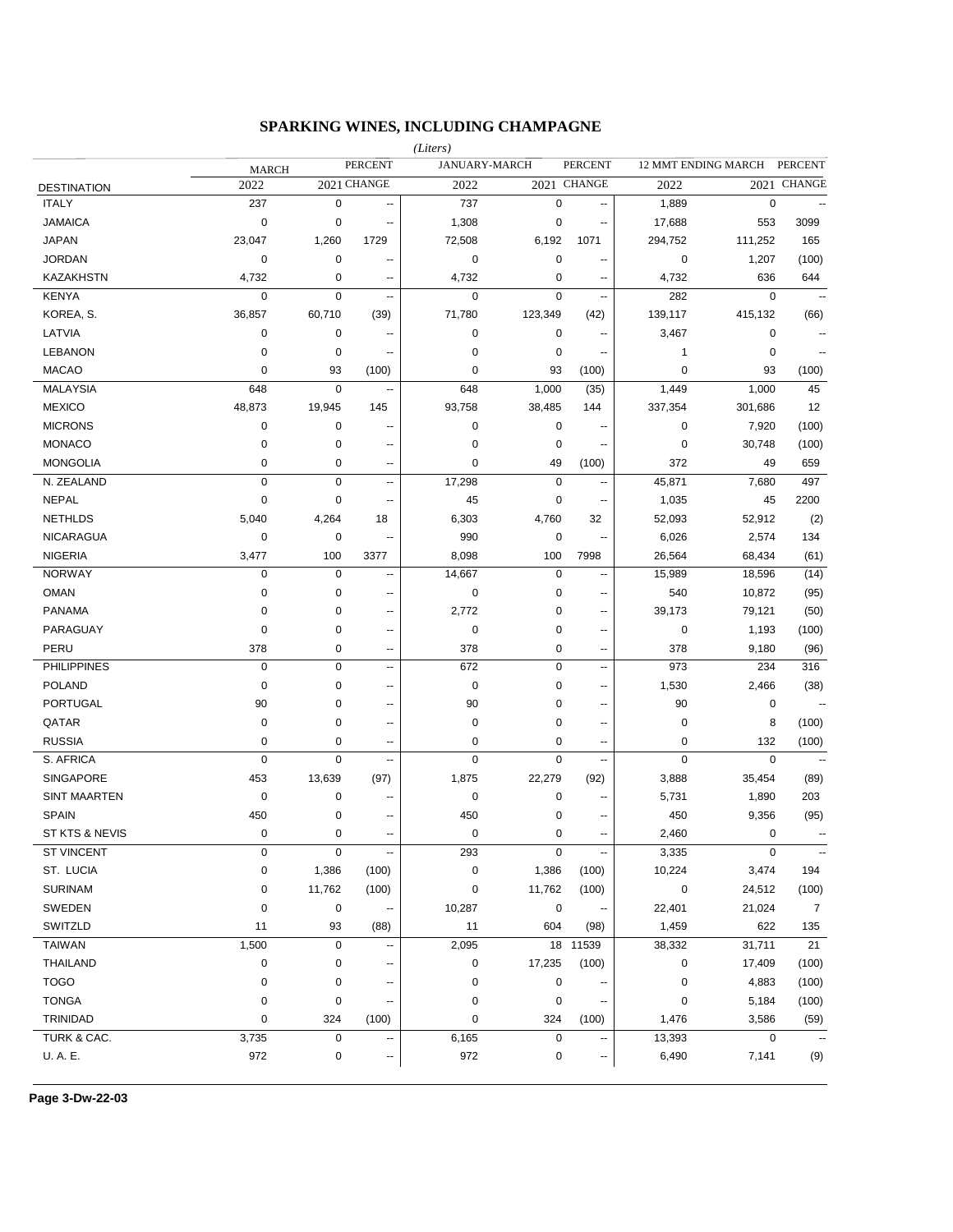## **SPARKING WINES, INCLUDING CHAMPAGNE**

|                    |              |         |                          | (Liters) |                      |                          |           |                     |                |
|--------------------|--------------|---------|--------------------------|----------|----------------------|--------------------------|-----------|---------------------|----------------|
|                    | <b>MARCH</b> |         | <b>PERCENT</b>           |          | <b>JANUARY-MARCH</b> | <b>PERCENT</b>           |           | 12 MMT ENDING MARCH | <b>PERCENT</b> |
| <b>DESTINATION</b> | 2022         |         | 2021 CHANGE              | 2022     |                      | 2021 CHANGE              | 2022      | 2021                | CHANGE         |
| <b>U. KINGDOM</b>  | 15.929       | 43,200  | (63)                     | 55,244   | 54.111               | 2                        | 292,343   | 344,167             | (15)           |
| <b>UKRAINE</b>     | 0            | 0       | $- -$                    | υ        | 0                    | $\overline{\phantom{a}}$ |           | 78                  | (100)          |
| <b>URUGUAY</b>     | 0            | 0       | $\overline{\phantom{a}}$ | 0        | 0                    | $- -$                    | 6,005     | 4,995               | 20             |
| VENEZUELA          | 792          | 54      | 1367                     | 792      | 1,005                | (21)                     | 1.845     | 10,715              | (83)           |
| <b>VIETNAM</b>     | 0            | 837     | (100)                    | 5,306    | 972                  | 446                      | 123.224   | 55,707              | 121            |
| <b>TOTAL</b>       | 318,126      | 277,041 | 15                       | 720,366  | 631,850              | 14                       | 3,687,436 | 3,866,094           | (5)            |
|                    |              |         |                          |          |                      |                          |           |                     |                |

## **STILL WINES, TABLE**

|                    |              |             |                          | (Liters)    |                      |                                         |             |                     |                |
|--------------------|--------------|-------------|--------------------------|-------------|----------------------|-----------------------------------------|-------------|---------------------|----------------|
|                    | <b>MARCH</b> |             | <b>PERCENT</b>           |             | <b>JANUARY-MARCH</b> | <b>PERCENT</b>                          |             | 12 MMT ENDING MARCH | <b>PERCENT</b> |
| <b>DESTINATION</b> | 2022         |             | 2021 CHANGE              | 2022        |                      | 2021 CHANGE                             | 2022        | 2021                | <b>CHANGE</b>  |
| ANGUILLA           | $\mathbf 0$  | $\mathbf 0$ | $\ddotsc$                | 8,805       | 7,560                | 16                                      | 10,917      | 7,560               | 44             |
| <b>ANTIGUA</b>     | 14,087       | 32,325      | (56)                     | 46,399      | 39,100               | 19                                      | 118,459     | 100,598             | 18             |
| <b>ARGENTINA</b>   | $\mathbf 0$  | $\mathbf 0$ | $\ddotsc$                | $\mathbf 0$ |                      | $\mathbf 0$<br>$\overline{\phantom{a}}$ | 0           | 2,457               | (100)          |
| <b>ARUBA</b>       | 51,377       | 20,688      | 148                      | 88,463      | 109,679              | (19)                                    | 685,982     | 387,851             | 77             |
| <b>AUSTRALIA</b>   | 334,826      | 2,043       | 16289                    | 564,597     | 139,496              | 305                                     | 1,495,138   | 1,279,752           | 17             |
| <b>AUSTRIA</b>     | 30           | 5,054       | (99)                     | 27,588      | 11,544               | 139                                     | 82,515      | 31,397              | 163            |
| <b>B. FASO</b>     | $\mathbf 0$  | $\mathbf 0$ | н.                       | $\mathbf 0$ |                      | $\mathbf 0$<br>$\overline{\phantom{a}}$ | $\mathbf 0$ | 8,748               | (100)          |
| <b>BAHAMAS</b>     | 64,648       | 70,950      | (9)                      | 184,951     | 222,475              | (17)                                    | 906,751     | 501,006             | 81             |
| <b>BAHRAIN</b>     | 0            | 0           | $\overline{a}$           | 15,372      | 3,150                | 388                                     | 40,293      | 21,762              | 85             |
| <b>BANGLADESH</b>  | $\mathbf 0$  | $\mathbf 0$ | --                       | $\mathbf 0$ |                      | $\mathbf 0$<br>$\sim$                   | 1,737       | $\mathbf 0$         |                |
| <b>BARBADOS</b>    | 10,228       | 23,885      | (57)                     | 62,203      | 49,915               | 25                                      | 182,831     | 126,950             | 44             |
| <b>BELARUS</b>     | $\mathbf 0$  | 0           | $\overline{\phantom{a}}$ | $\mathbf 0$ |                      | 0<br>$\sim$                             | $\mathbf 0$ | 57,204              | (100)          |
| <b>BELGIUM</b>     | 499,533      | 1,487,405   | (66)                     | 1,184,217   | 2,467,763            | (52)                                    | 7,985,971   | 19,829,352          | (60)           |
| <b>BELIZE</b>      | 5,473        | $\mathbf 0$ | $\sim$                   | 34,161      |                      | 0<br>$\overline{\phantom{a}}$           | 69,639      | 20,897              | 233            |
| <b>BERMUDA</b>     | 8,568        | 49,687      | (83)                     | 45,922      | 122,908              | (63)                                    | 296,024     | 336,941             | (12)           |
| <b>BR VRGN IS</b>  | 27,724       | 5,609       | 394                      | 43,271      | 17,457               | 148                                     | 116,275     | 48,656              | 139            |
| <b>BRAZIL</b>      | 24,999       | 74,061      | (66)                     | 68,760      | 240,605              | (71)                                    | 288,870     | 488,865             | (41)           |
| <b>BULGARIA</b>    | $\mathbf 0$  | $\mathbf 0$ |                          | $\Omega$    |                      | $\mathbf 0$<br>$\ddotsc$                | $\mathbf 0$ | 2,052               | (100)          |
| <b>CAMBODIA</b>    | 62,529       | 46,560      | 34                       | 91,649      | 75,628               | 21                                      | 173,953     | 240,221             | (28)           |
| CAMEROON           | $\mathbf 0$  | $\mathbf 0$ | $\overline{\phantom{a}}$ | $\mathbf 0$ |                      | $\mathbf 0$<br>$\sim$                   | 0           | 9,450               | (100)          |
| <b>CANADA</b>      | 4,581,747    | 3,587,667   | 28                       | 9,459,756   | 9,525,268            | (1)                                     | 43,045,303  | 53,502,329          | (20)           |
| <b>CAYMAN IS</b>   | 46,525       | 2,481       | 1775                     | 88,939      | 21,841               | 307                                     | 221,233     | 166,562             | 33             |
| <b>CHILE</b>       | 8,568        | 0           | $\ddotsc$                | 15,065      | 12,240               | 23                                      | 16,032      | 13,599              | 18             |
| <b>CHINA</b>       | 77,334       | 379,790     | (80)                     | 193,593     | 1,247,379            | (84)                                    | 3,841,889   | 4,376,548           | (12)           |
| <b>COLOMBIA</b>    | 34,818       | 4.581       | 660                      | 51,623      | 15.744               | 228                                     | 279,039     | 162,366             | 72             |
| CONGO (KIN)        | $\mathbf 0$  | $\mathbf 0$ | $\ddotsc$                | $\mathbf 0$ |                      | $\mathbf 0$<br>$\overline{\phantom{a}}$ | $\mathbf 0$ | 450                 | (100)          |
| <b>COSTA RICA</b>  | 10,521       | 25,817      | (59)                     | 60,874      | 46,733               | 30                                      | 250,357     | 194,474             | 29             |
| <b>CROATIA</b>     | $\mathbf 0$  | 1,512       | (100)                    | $\mathbf 0$ | 1,512                | (100)                                   | $\mathbf 0$ | 14,283              | (100)          |
| <b>CUBA</b>        | $\mathbf 0$  | 0           | ۰.                       | $\mathbf 0$ |                      | $\mathbf 0$<br>$\ddot{\phantom{1}}$     | 6,399       | $\mathbf 0$         |                |
| <b>CURACAO</b>     | 33,543       | 2,043       | 1542                     | 35,532      | 47,831               | (26)                                    | 334,661     | 198,046             | 69             |
| <b>CYPRUS</b>      | $\mathbf 0$  | 2,268       | (100)                    | $\mathbf 0$ | 4,512                | (100)                                   | 5,978       | 4,512               | 32             |
| <b>CZECH REP</b>   | 8,924        | $\Omega$    | $\overline{a}$           | 8,924       | 2,160                | 313                                     | 22,284      | 7,580               | 194            |
| <b>DENMARK</b>     | 1,244,257    | 655,183     | 90                       | 2,477,658   | 2,210,112            | 12                                      | 11,067,657  | 12,049,646          | (8)            |
| <b>DOM REP</b>     | 843,389      | 432,717     | 95                       | 1,068,664   | 1,017,209            | 5                                       | 4,350,911   | 3,261,549           | 33             |
| <b>DOMINICA</b>    | $\mathbf 0$  | $\mathbf 0$ | $\overline{\phantom{a}}$ | 5,357       | 11,067               | (52)                                    | 47,167      | 30,732              | 53             |
|                    |              |             |                          |             |                      |                                         |             |                     |                |

**Page 4-Dw-22-03**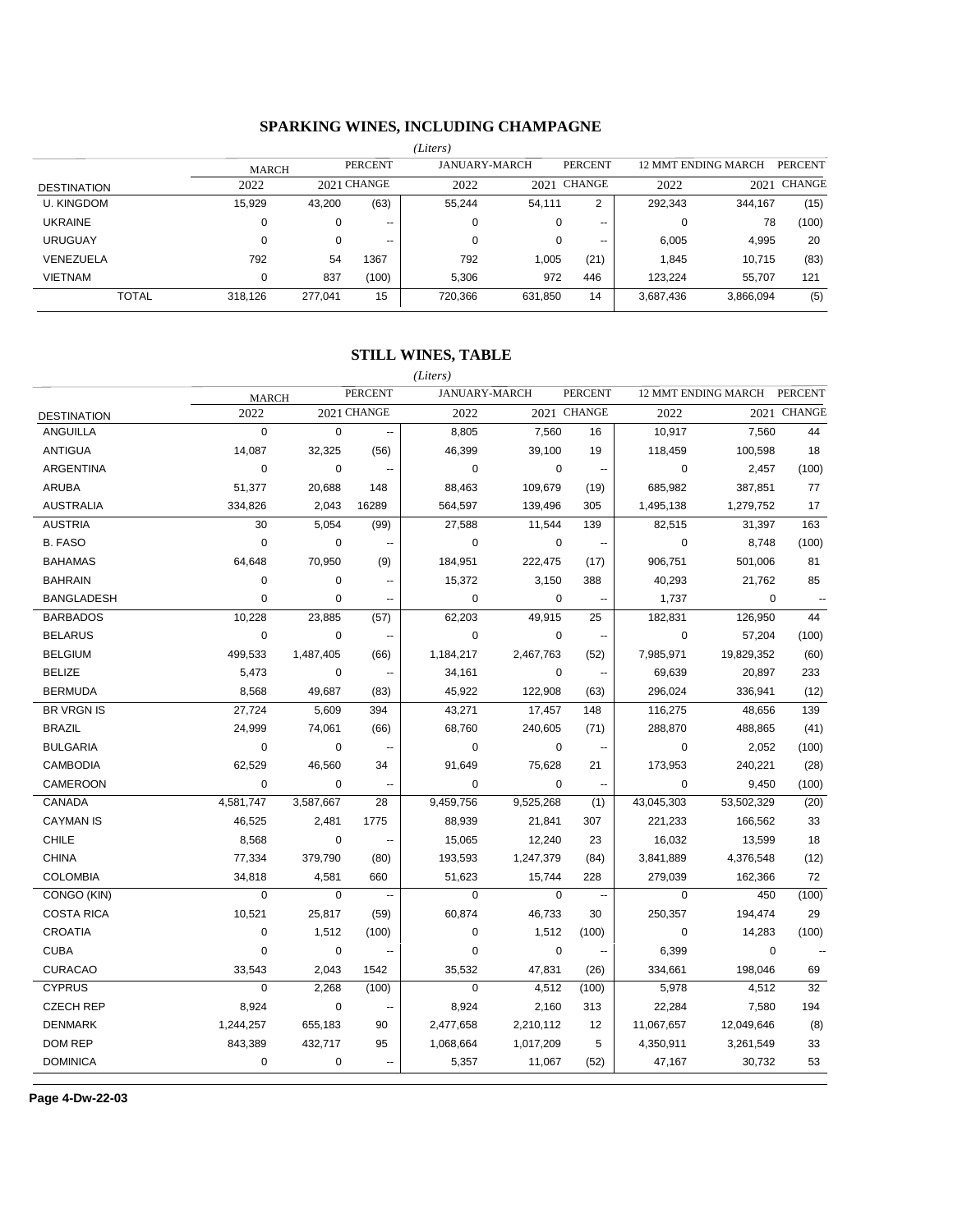## **STILL WINES, TABLE**

|                    |              |           |                          | (Liters)    |                      |                          |             |                     |                |
|--------------------|--------------|-----------|--------------------------|-------------|----------------------|--------------------------|-------------|---------------------|----------------|
|                    | <b>MARCH</b> |           | <b>PERCENT</b>           |             | <b>JANUARY-MARCH</b> | <b>PERCENT</b>           |             | 12 MMT ENDING MARCH | <b>PERCENT</b> |
| <b>DESTINATION</b> | 2022         |           | 2021 CHANGE              | 2022        |                      | 2021 CHANGE              | 2022        |                     | 2021 CHANGE    |
| <b>ECUADOR</b>     | $\mathbf 0$  | 0         | --                       | $\mathbf 0$ | 0                    | ۰.                       | $\mathbf 0$ | 26,614              | (100)          |
| <b>EGYPT</b>       | $\mathbf 0$  | 0         | --                       | $\mathbf 0$ | 0                    | $\overline{\phantom{a}}$ | $\mathbf 0$ | 1,260               | (100)          |
| EL SLVADR          | 630          | 9,000     | (93)                     | 9,211       | 12,825               | (28)                     | 61,286      | 41,698              | 47             |
| <b>ESTONIA</b>     | $\mathbf 0$  | 0         | --                       | 1,332       | 0                    | $\sim$                   | 6,215       | 240                 | 2490           |
| <b>FIJI</b>        | 0            | 0         | $\overline{a}$           | $\mathbf 0$ | 0                    | $\sim$                   | $\mathbf 0$ | $\mathbf 0$         | $\ddotsc$      |
| <b>FINLAND</b>     | 94,104       | 96,070    | (2)                      | 156,750     | 231,608              | (32)                     | 1,032,157   | 1,731,648           | (40)           |
| FR POLY            | $\mathbf 0$  | 0         | $\overline{\phantom{a}}$ | $\mathbf 0$ | $\mathbf 0$          | $\sim$                   | 3,040       | 360                 | 744            |
| <b>FRANCE</b>      | 1,389,143    | 764,909   | 82                       | 2,823,296   | 2,630,707            | $\overline{7}$           | 12,240,646  | 10,444,834          | 17             |
| <b>GERMANY</b>     | 1,058,394    | 1,046,528 | $\mathbf{1}$             | 2,606,222   | 2,919,317            | (11)                     | 16,635,532  | 17,605,948          | (6)            |
| <b>GHANA</b>       | 0            | 20,124    | (100)                    | 204         | 22,959               | (99)                     | 99,183      | 22,959              | 332            |
| <b>GIBRALTAR</b>   | $\mathbf 0$  | 0         | --                       | $\mathbf 0$ | $\mathbf 0$          | $\sim$                   | $\mathbf 0$ | 1,890               | (100)          |
| GREECE             | 6,948        | 0         | $\overline{\phantom{a}}$ | 7,128       | 6,241                | 14                       | 32,184      | 6,259               | 414            |
| <b>GRENADA</b>     | 8,838        | 0         | --                       | 9,093       | 1,220                | 645                      | 46,454      | 20,734              | 124            |
| <b>GUADELOUPE</b>  | 0            | 0         | --                       | 9,108       | 1,804                | 405                      | 28,370      | 40,785              | (30)           |
| <b>GUATEMALA</b>   | 8,091        | 32,271    | (75)                     | 66,978      | 37,806               | 77                       | 295,310     | 281,961             | $\sqrt{5}$     |
| <b>GUYANA</b>      | 8,001        | 0         |                          | 9,422       | 9,684                | (3)                      | 24,407      | 19,908              | 23             |
| HAITI              | $\mathbf 0$  | 10,692    | (100)                    | $\mathbf 0$ | 19,215               | (100)                    | 32,832      | 63,369              | (48)           |
| <b>HONDURAS</b>    | 12,320       | 7,992     | 54                       | 14,556      | 17,073               | (15)                     | 76,281      | 40,718              | 87             |
| <b>HONG KONG</b>   | 396,287      | 324,456   | 22                       | 890,313     | 904,445              | (2)                      | 4,319,484   | 3,972,885           | 9              |
| <b>HUNGARY</b>     | $\mathbf 0$  | 0         | $\ddotsc$                | $\mathbf 0$ | 0                    | $\mathbb{Z}^2$           | 1,007       | 8,302               | (88)           |
| <b>ICELAND</b>     | 83           | 40,958    | (100)                    | 623         | 42,398               | (99)                     | 87,495      | 140,987             | (38)           |
| <b>INDIA</b>       | 4,283        | 21,330    | (80)                     | 21,923      | 22,902               | (4)                      | 101,071     | 65,192              | 55             |
| <b>INDONESIA</b>   | 21,074       | 2,700     | 681                      | 49,154      | 2,700                | 1721                     | 159,932     | 60,942              | 162            |
| <b>IRELAND</b>     | 5,193        | 8,425     | (38)                     | 5,193       | 29,865               | (83)                     | 33,499      | 46,047              | (27)           |
| <b>ISRAEL</b>      | 840          | 3,267     | (74)                     | 19,578      | 65,533               | (70)                     | 97,812      | 222,581             | (56)           |
| <b>ITALY</b>       | 27,143       | 932       | 2812                     | 76,295      | 30,367               | 151                      | 313,081     | 109,430             | 186            |
| <b>JAMAICA</b>     | 17,879       | 68,869    | (74)                     | 147,853     | 152,515              | (3)                      | 556,114     | 274,366             | 103            |
| <b>JAPAN</b>       | 1,099,443    | 986,713   | 11                       | 2,621,539   | 2,643,926            | (1)                      | 10,255,910  | 8,536,942           | 20             |
| <b>JORDAN</b>      | $\mathbf 0$  | 0         | --                       | $\mathbf 0$ | 6,498                | (100)                    | $\mathbf 0$ | 6,498               | (100)          |
| <b>KENYA</b>       | 14,067       | 0         | --                       | 30,609      | 21,528               | 42                       | 68,841      | 52,353              | 31             |
| KOREA, S.          | 705,395      | 915,677   | (23)                     | 1,508,750   | 1,861,407            | (19)                     | 5,385,648   | 4,582,052           | 18             |
| LAOS               | 25,480       | 0         | --                       | 25,480      | 29,640               | (14)                     | 54,860      | 42,640              | 29             |
| LATVIA             | 37,017       | 134,647   | (73)                     | 110,412     | 197,011              | (44)                     | 798,514     | 928,299             | (14)           |
| <b>LEBANON</b>     | 0            | 0         | --                       | $\mathbf 0$ | 0                    |                          | 0           | 18                  | (100)          |
| LIBERIA            | 21,024       | $\Omega$  |                          | 21,024      | $\Omega$             |                          | 21,024      | 0                   |                |
| <b>LICHTEN</b>     | 0            | 0         | $\overline{\phantom{a}}$ | $\pmb{0}$   | 0                    | $\overline{a}$           | 407         | 2,332               | (83)           |
| LITHUANIA          | 0            | 0         |                          | $\pmb{0}$   | 0                    |                          | 13,297      | 26,613              | (50)           |
| LUXMBRG            | 0            | 195       | (100)                    | 282         | 231                  | 22                       | 1,043       | 501                 | 108            |
| <b>MACAO</b>       | 19,035       | 36,375    | (48)                     | 41,411      | 36,375               | 14                       | 163,263     | 108,217             | 51             |
| <b>MALAYSIA</b>    | 6,552        | 9,396     | (30)                     | 26,838      | 12,636               | 112                      | 87,724      | 88,269              | (1)            |
| <b>MALDIVES</b>    | 1,296        | 8,676     | (85)                     | 6,489       | 8,676                | (25)                     | 24,229      | 8,676               | 179            |
| MALI               | 0            | 0         |                          | 0           | 0                    |                          | 0           | 0                   |                |
| <b>MALTA</b>       | 0            | 0         |                          | 0           | 0                    |                          | 750         | 0                   |                |
| <b>MARSHALL IS</b> | 0            | 0         |                          | 2,880       | 2,640                | 9                        | 10,668      | 6,362               | 68             |
| <b>MAURITIUS</b>   | 0            | 0         |                          | $\pmb{0}$   | 0                    |                          | 1,071       | 11,888              | (91)           |
| <b>MEXICO</b>      | 324,352      | 130,723   | 148                      | 775,880     | 719,825              | 8                        | 3,749,756   | 3,514,626           | $\overline{7}$ |
| <b>MICRONS</b>     | 1,053        | 1,683     | (37)                     | 1,053       | 1,683                | (37)                     | 12,478      | 4,593               | 172            |
|                    |              |           |                          |             |                      |                          |             |                     |                |

**Page 5-Dw-22-03**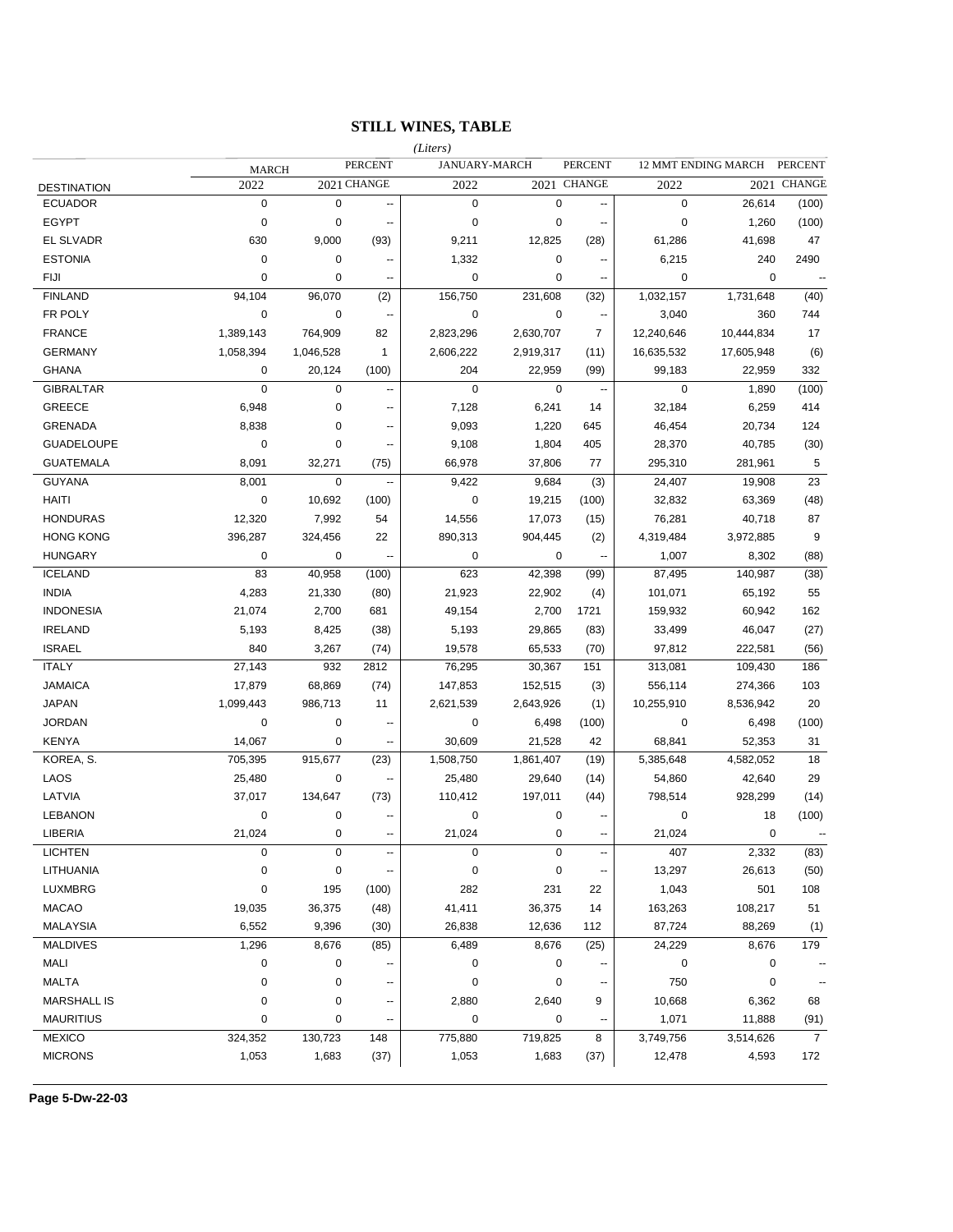# **STILL WINES, TABLE**

|                     |              |             |                          | (Liters)      |             |                          |             |                     |                      |
|---------------------|--------------|-------------|--------------------------|---------------|-------------|--------------------------|-------------|---------------------|----------------------|
|                     | <b>MARCH</b> |             | <b>PERCENT</b>           | JANUARY-MARCH |             | <b>PERCENT</b>           |             | 12 MMT ENDING MARCH | <b>PERCENT</b>       |
| <b>DESTINATION</b>  | 2022         |             | 2021 CHANGE              | 2022          |             | 2021 CHANGE              | 2022        |                     | 2021 CHANGE          |
| <b>MONACO</b>       | $\mathbf 0$  | $\mathbf 0$ | --                       | $\mathbf 0$   | $\pmb{0}$   |                          | 7,500       | 5                   | 49900                |
| <b>MONGOLIA</b>     | 0            | 6,786       | (100)                    | $\mathbf 0$   | 6,786       | (100)                    | 21,690      | 11,241              | 93                   |
| <b>MONTENEGRO</b>   | 0            | 0           | ٠.                       | $\mathbf 0$   | 0           |                          | 0           | 24,249              | (100)                |
| <b>MOROCCO</b>      | 0            | 0           | --                       | $\mathbf 0$   | 0           |                          | 6,219       | 113                 | 5404                 |
| <b>MYANMAR</b>      | 9,900        | 0           | --                       | 9,900         | 7,569       | 31                       | 9,900       | 13,986              | (29)                 |
| N. ZEALAND          | 261          | 17,215      | (98)                     | 32,641        | 60,000      | (46)                     | 314,847     | 671,295             | (53)                 |
| NEPAL               | 0            | 0           | ٠.                       | 0             | 0           |                          | 6,021       | 266                 | 2164                 |
| <b>NETHLDS</b>      | 860,174      | 384,530     | 124                      | 1,255,847     | 610,099     | 106                      | 4,758,709   | 3,531,118           | 35                   |
| NICARAGUA           | 0            | 0           | $\overline{\phantom{a}}$ | 10,737        | 0           |                          | 35,327      | 50,040              | (29)                 |
| <b>NIGER</b>        | 0            | 0           | ٠.                       | 0             | 0           |                          | 0           | 13,860              | (100)                |
| <b>NIGERIA</b>      | 248,553      | 470,408     | (47)                     | 770,990       | 1,122,884   | (31)                     | 3,069,121   | 2,404,740           | 28                   |
| <b>NORWAY</b>       | 171,386      | 543,916     | (68)                     | 327,136       | 1,147,152   | (71)                     | 3,337,393   | 5,377,253           | (38)                 |
| <b>OMAN</b>         | 36,873       | 0           | ٠.                       | 71,793        | 46,776      | 53                       | 213,000     | 287,156             | (26)                 |
| <b>PAKISTAN</b>     | 0            | 0           | ٠.                       | 0             | 0           |                          | 1,600       | 0                   |                      |
| PALAU               | $\mathbf 0$  | 0           | ٠.                       | 792           | 0           |                          | 12,014      | 7,135               | 68                   |
| <b>PANAMA</b>       | 120,268      | 103,080     | 17                       | 247,105       | 189,008     | 31                       | 1,169,309   | 688,253             | 70                   |
| PARAGUAY            | 3,168        | 0           | --                       | 3,168         | 3,623       | (13)                     | 17,310      | 4,541               | 281                  |
| PERU                | 5,508        | 540         | 920                      | 19,344        | 6,192       | 212                      | 26,332      | 18,617              | 41                   |
| <b>PHILIPPINES</b>  | 83,547       | 175,871     | (52)                     | 329,742       | 459,419     | (28)                     | 3,672,318   | 2,171,013           | 69                   |
| <b>POLAND</b>       | 131,545      | 73,699      | 78                       | 307,956       | 115,972     | 166                      | 1,200,931   | 445,497             | 170                  |
| <b>PORTUGAL</b>     | $\mathbf 0$  | 0           | $\ddotsc$                | $\mathbf 0$   | $\mathbf 0$ | $\overline{\phantom{a}}$ | 0           | 9,387               | (100)                |
| QATAR               | 0            | 14,355      | (100)                    | $\pmb{0}$     | 24,498      | (100)                    | 36,909      | 43,677              | (15)                 |
| <b>ROMANIA</b>      | 0            | 0           | ٠.                       | $\mathbf 0$   | 0           | $\overline{\phantom{a}}$ | 9,777       | 5,544               | 76                   |
| <b>RUSSIA</b>       | 23,256       | 71,081      | (67)                     | 260,190       | 122,696     | 112                      | 1,621,191   | 782,261             | 107                  |
| S. AFRICA           | 0            | 0           | $\overline{\phantom{a}}$ | $\mathbf 0$   | 4,851       | (100)                    | 2,608       | 16,485              | (84)                 |
| SIERRA LN           | $\mathbf 0$  | 0           | --                       | $\mathbf 0$   | $\mathbf 0$ | $\overline{\phantom{a}}$ | $\mathbf 0$ | 1,422               | (100)                |
| <b>SINGAPORE</b>    | 104,898      | 127,683     | (18)                     | 186,397       | 180,635     | 3                        | 901,343     | 771,766             | 17                   |
| <b>SINT MAARTEN</b> | 536          | 27,811      | (98)                     | 31,222        | 63,566      | (51)                     | 329,476     | 134,820             | 144                  |
| <b>SPAIN</b>        | 1,007        | 999         | $\mathbf{1}$             | 42,115        | 25,359      | 66                       | 145,038     | 96,874              | 50                   |
| <b>SRI LANKA</b>    | 0            | 0           | $\overline{a}$           | 0             | 0           |                          | 10,530      | 12,465              | (16)                 |
| ST KTS & NEVIS      | 2,168        | 6,901       | (69)                     | 6,844         | 19,447      | (65)                     | 61,211      | 46,361              | 32                   |
| <b>ST VINCENT</b>   | 0            | 6,453       | (100)                    | 8,639         | 7,907       | 9                        | 30,662      | 42,040              | (27)                 |
| ST. LUCIA           | 7,037        | 35,464      | (80)                     | 27,153        | 57,982      | (53)                     | 114,955     | 84,505              | 36                   |
| <b>SURINAM</b>      | 0            | 35,532      | (100)                    | 34,380        | 45,477      | (24)                     | 79,767      | 65,664              | 21                   |
| SWAZILAND           | $\mathbf 0$  | 0           | --                       | 0             | 0           | $\overline{\phantom{a}}$ | $\mathbf 0$ | 11,678              | (100)                |
| SWEDEN              | 772,055      | 346,822     | 123                      | 1,180,920     | 949,923     | 24                       | 3,422,259   | 2,911,892           | 18                   |
| SWITZLD             | 267,962      | 324,094     | (17)                     | 446,739       | 592,232     | (25)                     | 1,935,543   | 1,878,370           | 3                    |
| <b>TAIWAN</b>       | 167,568      | 108,880     | 54                       | 329,436       | 431,748     | (24)                     | 1,341,544   | 1,281,428           | $\sqrt{5}$           |
| <b>TANZANIA</b>     | $\pmb{0}$    | 0           |                          | $\pmb{0}$     | 11,880      | (100)                    | 0           | 11,880              | (100)                |
| <b>THAILAND</b>     | 11,355       | 63,268      | (82)                     | 42,236        | 93,264      | (55)                     | 277,431     | 383,299             | (28)                 |
| <b>TOGO</b>         | 0            | 0           |                          | $\mathbf 0$   | $\mathbf 0$ |                          | $\mathbf 0$ | 195,300             | (100)                |
| TRINIDAD            | 34,949       | 19,136      | 83                       | 42,847        | 42,230      | 1                        | 237,750     | 212,569             | 12                   |
| TURK & CAC.         | 23,575       | 20,830      | 13                       | 51,134        | 47,716      | 7                        | 182,644     | 80,071              | 128                  |
| <b>TURKEY</b>       | 0            | 0           |                          | 0             | $\pmb{0}$   |                          | 0           | 0                   | $\ddot{\phantom{0}}$ |
| U.A.E.              | 41,228       | 44,035      | (6)                      | 142,995       | 114,020     | 25                       | 774,638     | 303,336             | 155                  |
| <b>U. KINGDOM</b>   | 9,555,321    | 9,763,952   | (2)                      | 22,265,988    | 24,654,352  | (10)                     | 112,464,070 | 136,380,691         | (18)                 |
| <b>UKRAINE</b>      | 0            | 6,525       | (100)                    | 0             | 6,525       | (100)                    | 12,990      | 36,711              | (65)                 |
|                     |              |             |                          |               |             |                          |             |                     |                      |

**Page 6-Dw-22-03**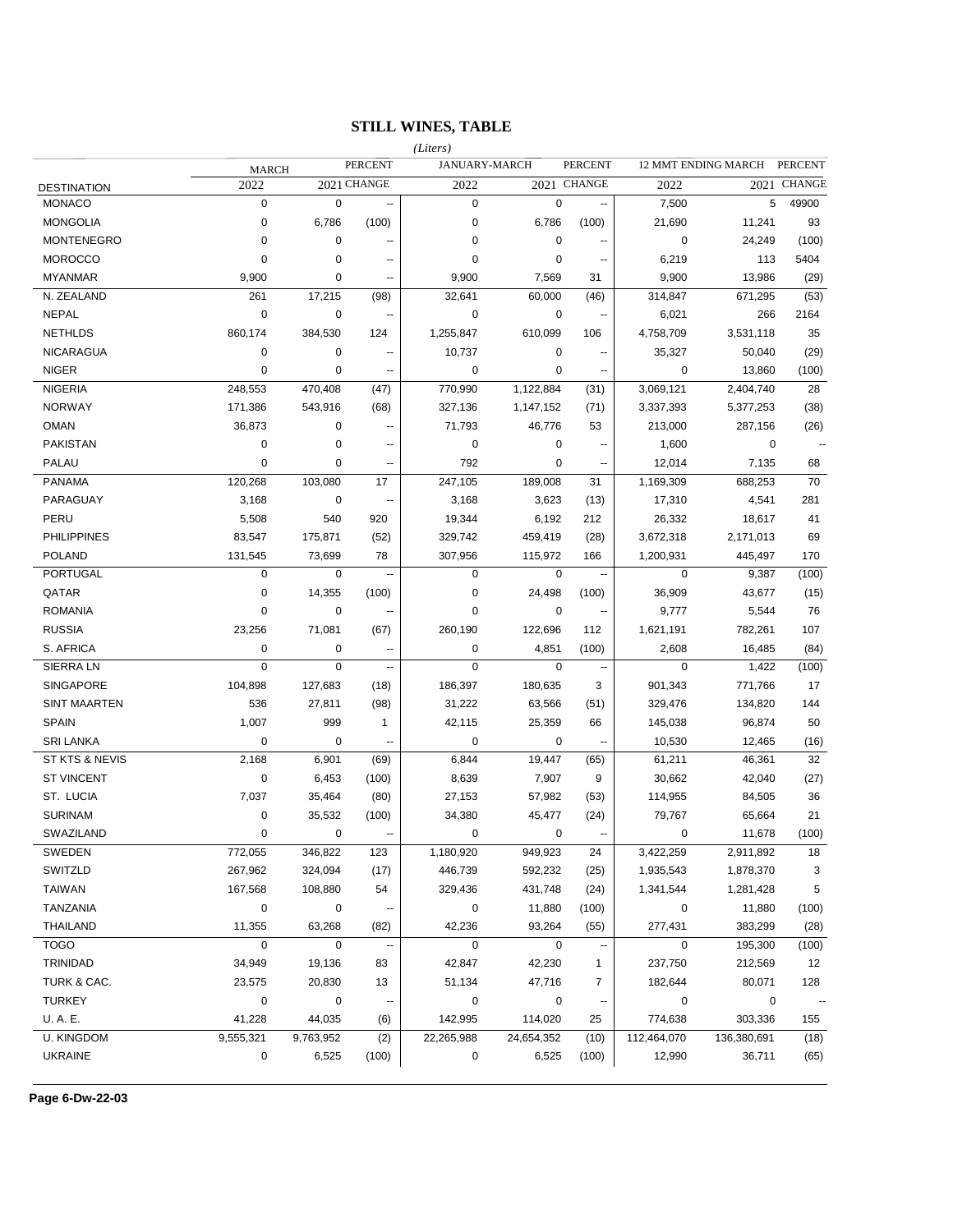### **STILL WINES, TABLE**

|                    |              | (Liters)   |             |            |                      |                |             |                     |                |
|--------------------|--------------|------------|-------------|------------|----------------------|----------------|-------------|---------------------|----------------|
|                    | <b>MARCH</b> |            | PERCENT     |            | <b>JANUARY-MARCH</b> | <b>PERCENT</b> |             | 12 MMT ENDING MARCH | <b>PERCENT</b> |
| <b>DESTINATION</b> | 2022         |            | 2021 CHANGE | 2022       |                      | 2021 CHANGE    | 2022        | 2021                | CHANGE         |
| <b>URUGUAY</b>     | 0            | 0          | $- -$       | 3.024      | 10,683               | (72)           | 29,534      | 14.691              | 101            |
| VENEZUELA          | 2.079        | 0          | --          | 12.349     |                      | $- -$          | 12.753      | 113                 | 11186          |
| <b>VIETNAM</b>     | 42,309       | 32,109     | 32          | 87,807     | 32,109               | 173            | 170.417     | 156.011             | 9              |
| W. SAMOA           | 0            | 6,939      | (100)       |            | 6,939                | (100)          | 5.868       | 11.286              | (48)           |
| <b>TOTAL</b>       | 26,036,099   | 24,433,848 |             | 56,618,788 | 61,695,667           | (8)            | 274,967,589 | 312,360,166         | (12)           |

*NOTE: Table wines containing not more than 14% alcohol by volume.*

## **STILL WINES, FORTIFIED**

*(Liters)*

|                    | <b>MARCH</b> |             | <b>PERCENT</b>           |             | <b>JANUARY-MARCH</b> | <b>PERCENT</b>           |             | 12 MMT ENDING MARCH | <b>PERCENT</b> |
|--------------------|--------------|-------------|--------------------------|-------------|----------------------|--------------------------|-------------|---------------------|----------------|
| <b>DESTINATION</b> | 2022         |             | 2021 CHANGE              | 2022        |                      | 2021 CHANGE              | 2022        |                     | 2021 CHANGE    |
| <b>ANGUILLA</b>    | $\mathbf 0$  | $\mathbf 0$ | $\overline{\phantom{a}}$ | 1,267       | $\mathbf 0$          | $\overline{\phantom{a}}$ | 1,267       | $\mathbf 0$         | $\mathbb{Z}^2$ |
| <b>ANTIGUA</b>     | 0            | 675         | (100)                    | 612         | 675                  | (9)                      | 8,042       | 675                 | 1091           |
| <b>ARUBA</b>       | $\mathbf 0$  | $\mathbf 0$ |                          | 1,530       | 882                  | 73                       | 5,459       | 2,007               | 172            |
| <b>AUSTRALIA</b>   | 7,131        | 1,034       | 590                      | 41,276      | 16,788               | 146                      | 145,560     | 71,618              | 103            |
| <b>AUSTRIA</b>     | 904          | 5,573       | (84)                     | 912         | 5,573                | (84)                     | 3,100       | 6,521               | (52)           |
| <b>BAHAMAS</b>     | $\pmb{0}$    | 495         | (100)                    | 4,240       | 1,666                | 155                      | 46,599      | 2,812               | 1557           |
| <b>BARBADOS</b>    | $\mathbf 0$  | $\pmb{0}$   | $\ddotsc$                | 3,093       | $\mathbf 0$          | $\sim$                   | 3,813       | $\mathbf 0$         |                |
| <b>BELGIUM</b>     | 2,376        | 25,045      | (91)                     | 15,847      | 40,143               | (61)                     | 240,327     | 233,901             | 3              |
| <b>BELIZE</b>      | 4,373        | $\pmb{0}$   | --                       | 4,373       | $\mathbf 0$          | --                       | 10,254      | 3,367               | 205            |
| <b>BERMUDA</b>     | $\pmb{0}$    | 333         | (100)                    | 7,443       | 2,736                | 172                      | 64,143      | 7,481               | 757            |
| <b>BR VRGN IS</b>  | $\mathbf 0$  | $\mathbf 0$ | $\ddotsc$                | $\mathbf 0$ | $\mathbf 0$          | --                       | 2,449       | 996                 | 146            |
| <b>BRAZIL</b>      | $\mathbf 0$  | 1,273       | (100)                    | 16,303      | 9,798                | 66                       | 49,090      | 54,075              | (9)            |
| <b>BULGARIA</b>    | $\mathbf 0$  | $\pmb{0}$   | --                       | 630         | 468                  | 35                       | 630         | 972                 | (35)           |
| <b>CAMBODIA</b>    | 4,463        | $\mathbf 0$ |                          | 4,463       | 1,674                | 167                      | 21,101      | 4,644               | 354            |
| CANADA             | 2,266,428    | 1,600,004   | 42                       | 4,287,100   | 3,937,922            | 9                        | 18,925,024  | 17,635,426          | $\overline{7}$ |
| <b>CAYMAN IS</b>   | 7,113        | 31,125      | (77)                     | 28,295      | 40,825               | (31)                     | 97,497      | 103,850             | (6)            |
| <b>CHILE</b>       | $\mathbf 0$  | 0           | $\ddotsc$                | $\mathbf 0$ | $\mathbf 0$          | $\overline{\phantom{a}}$ | $\mathbf 0$ | 3,798               | (100)          |
| <b>CHINA</b>       | 270,592      | 91,559      | 196                      | 455,238     | 174,680              | 161                      | 1,905,836   | 534,770             | 256            |
| <b>COLOMBIA</b>    | $\pmb{0}$    | $\pmb{0}$   | Ξ.                       | $\mathbf 0$ | 12,183               | (100)                    | 4,584       | 12,183              | (62)           |
| <b>COSTA RICA</b>  | 454          | 1,899       | (76)                     | 6,533       | 5,795                | 13                       | 16,455      | 12,061              | 36             |
| <b>CURACAO</b>     | 828          | $\pmb{0}$   | $\ddotsc$                | 828         | $\mathbf 0$          | $\ddotsc$                | 1,368       | 5,434               | (75)           |
| <b>CYPRUS</b>      | $\mathbf 0$  | $\mathbf 0$ | $\overline{a}$           | 164         | 522                  | (69)                     | 2,351       | 1,053               | 123            |
| <b>CZECH REP</b>   | $\mathbf 0$  | 0           | $\overline{\phantom{a}}$ | $\mathbf 0$ | 1,538                | (100)                    | 22,549      | 8,613               | 162            |
| <b>DENMARK</b>     | 76,933       | 79,477      | (3)                      | 189,711     | 173,718              | 9                        | 734,710     | 701,075             | 5              |
| <b>DOM REP</b>     | 15,057       | 1,134       | 1228                     | 43,447      | 2,228                | 1850                     | 53,187      | 34,385              | 55             |
| <b>ECUADOR</b>     | $\pmb{0}$    | $\mathsf 0$ | $\ddotsc$                | $\mathbf 0$ | $\mathbf 0$          | $\ddotsc$                | 1,800       | 1,800               | $\mathbf 0$    |
| <b>EL SLVADR</b>   | 2,070        | 3,245       | (36)                     | 13,045      | 3,268                | 299                      | 13,963      | 10,583              | 32             |
| <b>FINLAND</b>     | 3,024        | 3,024       | 0                        | 12,114      | 13,968               | (13)                     | 109,853     | 66,630              | 65             |
| FR POLY            | $\mathbf 0$  | $\mathbf 0$ | Ξ.                       | $\mathbf 0$ | $\mathbf 0$          | $\overline{\phantom{a}}$ | $\mathbf 0$ | 378                 | (100)          |
| <b>FRANCE</b>      | 824,793      | 4,315       | 19015                    | 837,434     | 75,168               | 1014                     | 2,845,651   | 333,239             | 754            |
| <b>GERMANY</b>     | 17,581       | 6,116       | 187                      | 70,602      | 6,116                | 1054                     | 285,225     | 143,452             | 99             |
| <b>GREECE</b>      | 6,817        | $\pmb{0}$   | ٠.                       | 27,255      | 412                  | 6515                     | 45,050      | 26,175              | 72             |
| <b>GRENADA</b>     | $\mathbf 0$  | $\pmb{0}$   | ä.                       | $\pmb{0}$   | $\pmb{0}$            |                          | 3,101       | $\mathbf 0$         |                |
| <b>GUATEMALA</b>   | $\mathbf 0$  | $\mathbf 0$ | $\overline{a}$           | 405         | $\mathbf 0$          | --                       | 11,045      | 4,127               | 168            |
| <b>HAITI</b>       | $\mathbf 0$  | $\pmb{0}$   |                          | $\mathbf 0$ | 684                  | (100)                    | $\mathbf 0$ | 684                 | (100)          |
| <b>HONDURAS</b>    | 1,035        | $\mathbf 0$ | ÷.                       | 1,710       | 2,614                | (35)                     | 1,710       | 2,614               | (35)           |

**Page 7-Dw-22-03**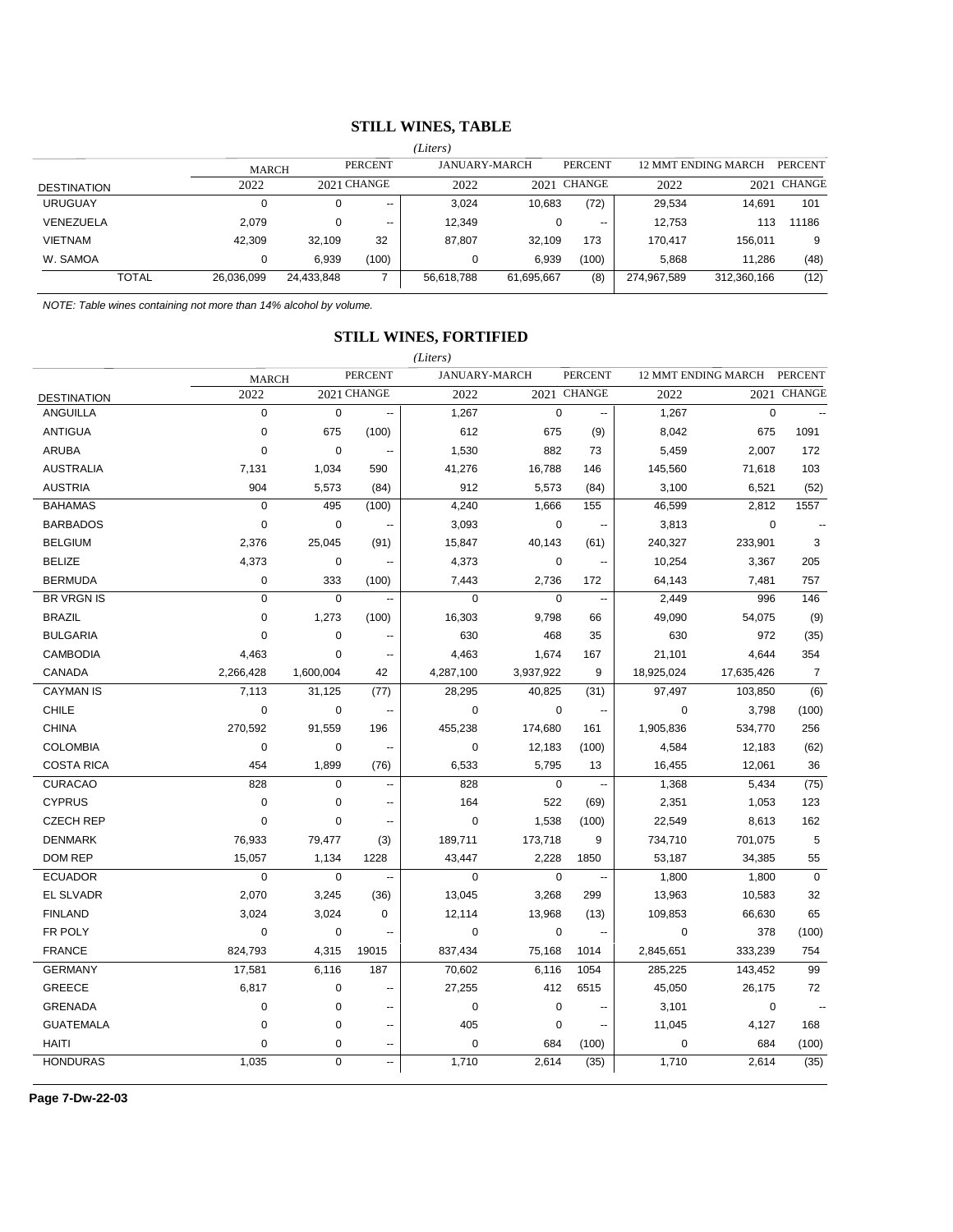## **STILL WINES, FORTIFIED**

|                    |              |             |                          | (Liters)    |               |                          |             |                     |                          |
|--------------------|--------------|-------------|--------------------------|-------------|---------------|--------------------------|-------------|---------------------|--------------------------|
|                    | <b>MARCH</b> |             | <b>PERCENT</b>           |             | JANUARY-MARCH | <b>PERCENT</b>           |             | 12 MMT ENDING MARCH | <b>PERCENT</b>           |
| <b>DESTINATION</b> | 2022         |             | 2021 CHANGE              | 2022        |               | 2021 CHANGE              | 2022        |                     | 2021 CHANGE              |
| <b>HONG KONG</b>   | 146,049      | 139,720     | 5                        | 426,415     | 330,557       | 29                       | 1,355,404   | 1,032,435           | 31                       |
| <b>HUNGARY</b>     | 0            | 0           | $\overline{\phantom{a}}$ | $\mathbf 0$ | $\mathbf 0$   | $\overline{\phantom{a}}$ | 0           | 81                  | (100)                    |
| <b>ICELAND</b>     | 0            | 0           | --                       | $\mathbf 0$ | 585           | (100)                    | 6,944       | 8,105               | (14)                     |
| <b>INDIA</b>       | 0            | 0           | --                       | $\mathbf 0$ | 1,403         | (100)                    | 16,207      | 3,685               | 340                      |
| <b>INDONESIA</b>   | 3,250        | 3,690       | (12)                     | 6,013       | 3,690         | 63                       | 54,780      | 20,218              | 171                      |
| <b>IRELAND</b>     | $\mathbf 0$  | 0           | --                       | $\mathbf 0$ | $\mathbf 0$   | $\sim$                   | 6,334       | 767                 | 726                      |
| <b>ISRAEL</b>      | 86           | 5,742       | (99)                     | 194         | 8,237         | (98)                     | 9,098       | 31,633              | (71)                     |
| <b>ITALY</b>       | 20,873       | 0           | --                       | 43,843      | 9,959         | 340                      | 77,663      | 45,265              | 72                       |
| <b>JAMAICA</b>     | 8,699        | 0           | --                       | 12,269      | 0             | $\ddot{\phantom{1}}$     | 21,420      | 3,051               | 602                      |
| <b>JAPAN</b>       | 33,868       | 17,138      | 98                       | 257,707     | 62,491        | 312                      | 711,989     | 4,640,018           | (85)                     |
| KENYA              | $\mathbf 0$  | 0           | $\sim$                   | $\mathbf 0$ | 0             | $\sim$                   | 0           | 0                   |                          |
| KOREA, S.          | 269,623      | 472,283     | (43)                     | 568,480     | 1,110,372     | (49)                     | 2,713,753   | 2,351,881           | 15                       |
| LAOS               | 1,008        | 0           | ٠.                       | 1,008       | 0             | $\sim$                   | 1,008       | 504                 | 100                      |
| LATVIA             | 0            | 0           | --                       | 1,764       | 0             | $\sim$                   | 75,319      | 14,976              | 403                      |
| <b>LICHTEN</b>     | 0            | 0           | --                       | $\mathbf 0$ | $\pmb{0}$     | $\sim$                   | 15,056      | 0                   |                          |
| LITHUANIA          | $\pmb{0}$    | $\mathbf 0$ | --                       | $\mathbf 0$ | $\mathbf 0$   | $\sim$                   | 900         | $\pmb{0}$           |                          |
| <b>LUXMBRG</b>     | 0            | 1,864       | (100)                    | 156         | 5,670         | (97)                     | 16,764      | 16,350              | 3                        |
| <b>MACAO</b>       | 11,141       | $\mathbf 0$ |                          | 16,264      | 0             | $\sim$                   | 18,225      | 781                 | 2234                     |
| <b>MALAYSIA</b>    | $\mathbf 0$  | $\mathbf 0$ | ٠.                       | 244         | 972           | (75)                     | 14,301      | 37,600              | (62)                     |
| <b>MALDIVES</b>    | 1,105        | $\mathbf 0$ | --                       | 2,059       | 423           | 387                      | 3,616       | 423                 | 755                      |
| <b>MALTA</b>       | $\mathbf 0$  | 2,318       | (100)                    | $\mathbf 0$ | 2,574         | (100)                    | 5,743       | 2,610               | 120                      |
| <b>MEXICO</b>      | 50,649       | 20,606      | 146                      | 91,119      | 58,109        | 57                       | 443,743     | 178,138             | 149                      |
| <b>MONACO</b>      | 0            | $\mathbf 0$ | ۰.                       | $\mathbf 0$ | 0             | $\sim$                   | $\mathbf 0$ | 0                   | $\sim$                   |
| <b>MONGOLIA</b>    | 0            | 396         | (100)                    | $\mathbf 0$ | 396           | (100)                    | 900         | 1,476               | (39)                     |
| <b>MYANMAR</b>     | 0            | $\mathbf 0$ | ٠.                       | 0           | 765           | (100)                    | $\mathbf 0$ | 765                 | (100)                    |
| N. ZEALAND         | 2,132        | 162         | 1216                     | 73,026      | 162           | 44978                    | 116,819     | 15,907              | 634                      |
| <b>NETHLDS</b>     | 10,884       | 9,314       | 17                       | 31,386      | 74,691        | (58)                     | 332,633     | 203,397             | 64                       |
| <b>NICARAGUA</b>   | 0            | 0           | --                       | $\pmb{0}$   | 0             |                          | 0           | 252                 | (100)                    |
| <b>NIGERIA</b>     | $\mathbf 0$  | 0           | $\overline{\phantom{a}}$ | 0           | $\pmb{0}$     | $\overline{a}$           | 0           | 0                   | $\mathbf{L}$             |
| <b>NORWAY</b>      | 324          | 20,340      | (98)                     | 51,159      | 26,802        | 91                       | 98,822      | 106,641             | (7)                      |
| <b>OMAN</b>        | $\mathbf 0$  | $\mathbf 0$ | --                       | $\mathbf 0$ | 4,800         | (100)                    | 2,565       | 13,878              | (82)                     |
| <b>PALAU</b>       | 0            | $\mathbf 0$ | --                       | 0           | $\mathbf 0$   | --                       | $\mathbf 0$ | 0                   |                          |
| <b>PANAMA</b>      | 0            | 0           | $\overline{\phantom{a}}$ | 22,464      | 0             | $\sim$                   | 53,055      | 1,117               | 4650                     |
| PARAGUAY           | 1,386        | 0           | --                       | 1,386       | 0             | $\sim$                   | 1,386       | 70                  | 1880                     |
| PERU               | 5,004        | 900         | 456                      | 5,815       | 6,418         | (9)                      | 10,558      | 11,670              | (10)                     |
| <b>PHILIPPINES</b> | 1,170        | 0           | --                       | 5,400       | 6,192         | (13)                     | 111,423     | 39,247              | 184                      |
| <b>POLAND</b>      | $\pmb{0}$    | 72,868      | (100)                    | 1,621       | 96,868        | (98)                     | 284,229     | 610,791             | (53)                     |
| <b>PORTUGAL</b>    | 0            | $\pmb{0}$   |                          | 0           | $\pmb{0}$     | $\ddotsc$                | 2,625       | 0                   | $\overline{\phantom{a}}$ |
| QATAR              | 0            | $\pmb{0}$   |                          | $\pmb{0}$   | 450           | (100)                    | 13,507      | 450                 | 2902                     |
| <b>ROMANIA</b>     | 0            | $\pmb{0}$   |                          | 12,563      | $\pmb{0}$     |                          | 25,196      | $\mathbf 0$         | $\overline{\phantom{a}}$ |
| <b>RUSSIA</b>      | 0            | $\mathbf 0$ |                          | 0           | $\mathbf 0$   |                          | 50,528      | 58,569              | (14)                     |
| S. AFRICA          | 0            | 126         | (100)                    | $\pmb{0}$   | 126           | (100)                    | $\pmb{0}$   | 2,076               | (100)                    |
| S. ARABIA          | 0            | $\pmb{0}$   |                          | $\pmb{0}$   | $\pmb{0}$     |                          | $\mathbf 0$ | 90                  | (100)                    |
| <b>SERBIA</b>      | 0            | $\pmb{0}$   |                          | $\pmb{0}$   | $\pmb{0}$     | $\overline{\phantom{a}}$ | 0           | 1,358               | (100)                    |
| SINGAPORE          | 90,971       | 27,437      | 232                      | 136,352     | 72,811        | 87                       | 473,237     | 373,705             | 27                       |
| SINT MAARTEN       | 845          | 0           | ۰.                       | 2,627       | 531           | 395                      | 7,211       | 891                 | 709                      |
| <b>SPAIN</b>       | 1,449        | 12,029      | (88)                     | 4,474       | 14,066        | (68)                     | 114,978     | 17,042              | 575                      |
|                    |              |             |                          |             |               |                          |             |                     |                          |

**Page 8-Dw-22-03**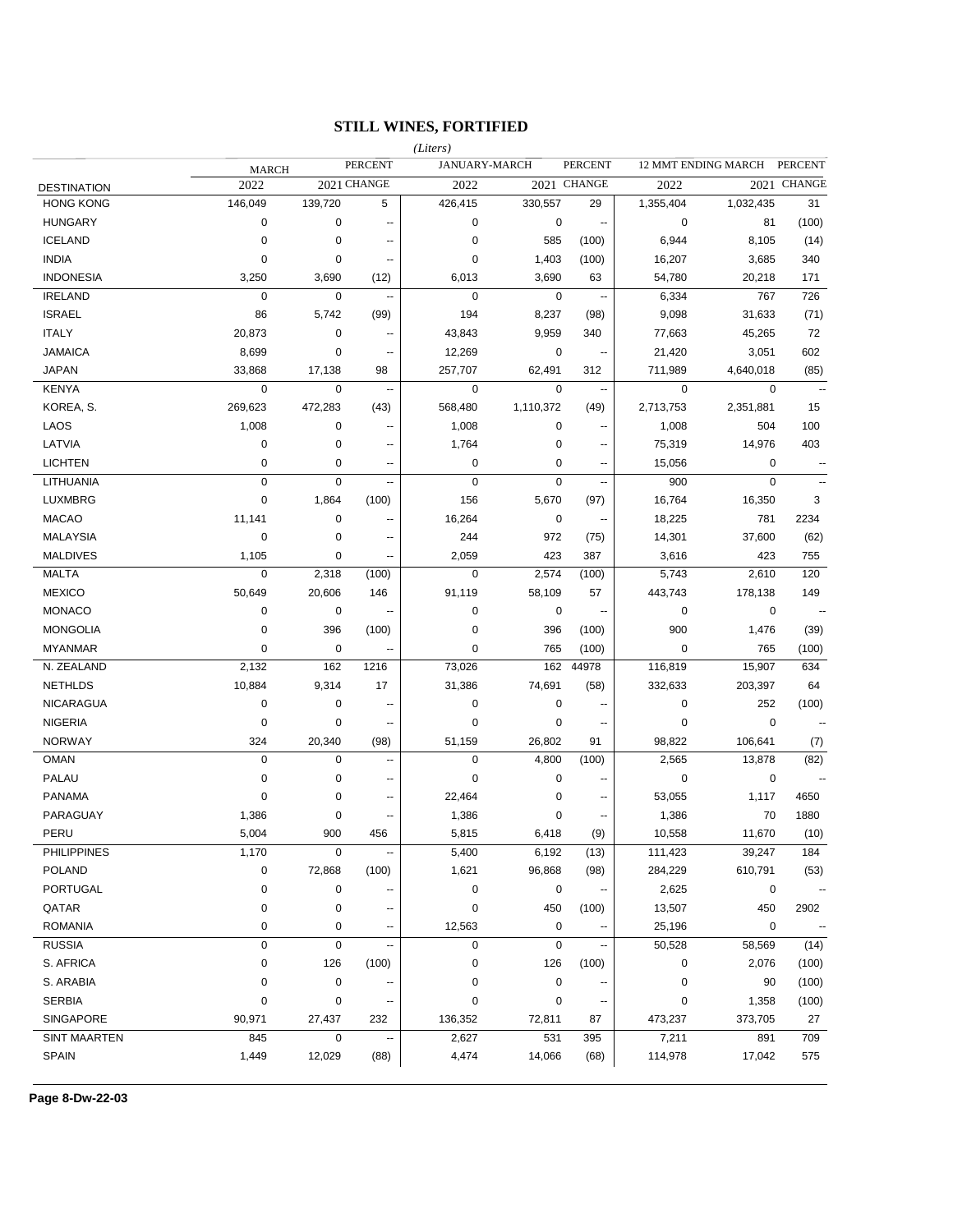# **STILL WINES, FORTIFIED**

|                        |              |             |                          | (Liters)    |                      |                                      |            |                     |                |
|------------------------|--------------|-------------|--------------------------|-------------|----------------------|--------------------------------------|------------|---------------------|----------------|
|                        | <b>MARCH</b> |             | <b>PERCENT</b>           |             | <b>JANUARY-MARCH</b> | <b>PERCENT</b>                       |            | 12 MMT ENDING MARCH | <b>PERCENT</b> |
| <b>DESTINATION</b>     | 2022         |             | 2021 CHANGE              | 2022        |                      | 2021 CHANGE                          | 2022       | 2021                | <b>CHANGE</b>  |
| <b>SRI LANKA</b>       | 0            | 540         | (100)                    | $\mathbf 0$ | 540                  | (100)                                | 1,080      | 540                 | 100            |
| ST KTS & NEVIS         | 0            | 0           | --                       | 3,313       |                      | $\Omega$<br>$\overline{\phantom{m}}$ | 3,657      | 1,530               | 139            |
| <b>ST VINCENT</b>      | 0            | $\mathbf 0$ | --                       | $\mathbf 0$ |                      | 0<br>$\overline{\phantom{a}}$        | 1,932      | 540                 | 258            |
| ST. LUCIA              | 0            | 720         | (100)                    | 3,258       | 720                  | 353                                  | 7,716      | 720                 | 972            |
| <b>SURINAM</b>         | 0            | 0           | --                       | $\mathbf 0$ |                      | 0<br>$\overline{\phantom{m}}$        | 0          | 9,390               | (100)          |
| <b>SWEDEN</b>          | 117,085      | 60,813      | 93                       | 233,784     | 151,076              | 55                                   | 1,023,939  | 480,944             | 113            |
| SWITZLD                | 18,224       | 63,534      | (71)                     | 43,038      | 90,905               | (53)                                 | 387,139    | 371,868             | $\overline{4}$ |
| <b>TAIWAN</b>          | 118.180      | 74,244      | 59                       | 193,212     | 144,576              | 34                                   | 735,581    | 363,158             | 103            |
| <b>THAILAND</b>        | 25,256       | 2,016       | 1153                     | 50,105      | 45,525               | 10                                   | 83,589     | 298,763             | (72)           |
| <b>TOGO</b>            | 0            | 0           | $\overline{\phantom{a}}$ | 0           |                      | 0<br>$\overline{\phantom{a}}$        | 55         | 0                   |                |
| <b>TRINIDAD</b>        | 0            | 20          | (100)                    | $\mathbf 0$ | 20                   | (100)                                | $\Omega$   | 2,149               | (100)          |
| <b>TURK &amp; CAC.</b> | $\Omega$     | $\mathbf 0$ | --                       | 241         | 954                  | (75)                                 | 7,116      | 954                 | 646            |
| <b>TURKEY</b>          | 67           | 0           | --                       | 67          | 10,040               | (99)                                 | 67         | 10.040              | (99)           |
| U. A. E.               | $\Omega$     | $\Omega$    | --                       | $\Omega$    | 2,826                | (100)                                | 39,575     | 4,536               | 772            |
| <b>U. KINGDOM</b>      | 599,708      | 327,885     | 83                       | 996,944     | 639,487              | 56                                   | 2,851,554  | 2,279,776           | 25             |
| <b>URUGUAY</b>         | 0            | $\Omega$    | ۰.                       | $\mathbf 0$ | 31,181               | (100)                                | 19,860     | 31,564              | (37)           |
| VENEZUELA              | 0            | $\Omega$    | --                       | $\Omega$    |                      | 0                                    | 4,374      | 6,660               | (34)           |
| <b>VIETNAM</b>         | 0            | 3,420       | (100)                    | 14,290      | 3,420                | 318                                  | 54,106     | 49,445              | 9              |
| <b>TOTAL</b>           | 5,051,008    | 3,196,451   | 58                       | 9,389,930   | 7,553,434            | 24                                   | 38,172,072 | 33,791,889          | 13             |

*NOTE: Fortified wines containing more than 14% alcohol by volume.*

### **VERMOUTH**

|                     |              |             |                          | (Liters)             |          |                          |         |                            |                |
|---------------------|--------------|-------------|--------------------------|----------------------|----------|--------------------------|---------|----------------------------|----------------|
|                     | <b>MARCH</b> |             | <b>PERCENT</b>           | <b>JANUARY-MARCH</b> |          | <b>PERCENT</b>           |         | <b>12 MMT ENDING MARCH</b> | <b>PERCENT</b> |
| <b>DESTINATION</b>  | 2022         |             | 2021 CHANGE              | 2022                 |          | 2021 CHANGE              | 2022    | 2021                       | <b>CHANGE</b>  |
| <b>ANTIGUA</b>      | 9,967        | $\mathbf 0$ | --                       | 11,070               | 113      | 9696                     | 37,329  | 113                        | 32935          |
| <b>ARUBA</b>        | 0            | 6,930       | (100)                    | 7,005                | 7,328    | (4)                      | 20,743  | 13,662                     | 52             |
| <b>AUSTRALIA</b>    | 21,916       | 5,103       | 329                      | 24,460               | 7,371    | 232                      | 77,786  | 34,332                     | 127            |
| <b>AUSTRIA</b>      | 0            | 0           | $\overline{\phantom{a}}$ | 0                    | 0        |                          | 0       | 0                          |                |
| <b>BAHAMAS</b>      | 11,376       | 21,580      | (47)                     | 14,480               | 47,005   | (69)                     | 75,340  | 93,710                     | (20)           |
| <b>BARBADOS</b>     | 0            | 0           | --                       | 14,802               | 24       | 61575                    | 56,384  | 3,282                      | 1618           |
| <b>BELGIUM</b>      | $\Omega$     | 0           | --                       | 1,631                | 0        |                          | 3,201   | 0                          |                |
| <b>BELIZE</b>       | 12,084       | 3,034       | 298                      | 18,549               | 8,569    | 116                      | 70,599  | 47,818                     | 48             |
| <b>BERMUDA</b>      | 8,390        | 2,708       | 210                      | 13,392               | 4,558    | 194                      | 33,589  | 40,159                     | (16)           |
| <b>BR VRGN IS</b>   | 0            | 6,984       | (100)                    | 0                    | 6,984    | (100)                    | 1,012   | 6,984                      | (86)           |
| <b>BRAZIL</b>       | $\mathbf 0$  | 0           | $\overline{\phantom{a}}$ | 0                    | 0        | $\overline{\phantom{a}}$ | 2,700   | 0                          | $\overline{a}$ |
| <b>CAMBODIA</b>     | $\Omega$     | $\Omega$    | --                       | $\Omega$             | 0        | $\overline{\phantom{a}}$ | 44      | 857                        | (95)           |
| <b>CAMEROON</b>     | $\Omega$     | 0           | --                       | 1,150                | 0        | $\overline{\phantom{a}}$ | 4,464   | 68                         | 6465           |
| <b>CANADA</b>       | 4,284        | 17,460      | (75)                     | 6,624                | 21,276   | (69)                     | 50,536  | 95,311                     | (47)           |
| <b>CAYMAN IS</b>    | 8,375        | 639         | 1211                     | 35,494               | 639      | 5455                     | 51,805  | 110,218                    | (53)           |
| <b>CHILE</b>        | $\Omega$     | $\Omega$    | --                       | 2,310                | $\Omega$ | --                       | 2,310   | 0                          |                |
| <b>CHINA</b>        | 7,174        | 1,848       | 288                      | 9,532                | 4,798    | 99                       | 107,929 | 26,924                     | 301            |
| <b>COLOMBIA</b>     | 3,174        | 0           | --                       | 3,174                | 0        | --                       | 37,521  | 113,796                    | (67)           |
| <b>COOK ISLANDS</b> | 0            | 0           |                          | 0                    | 0        | $\overline{\phantom{a}}$ | 2,320   | 0                          |                |
| <b>COSTA RICA</b>   | 7,191        | 3,381       | 113                      | 10,950               | 3,573    | 206                      | 133,979 | 34,476                     | 289            |
| <b>CURACAO</b>      | 3,285        | 360         | 813                      | 4,239                | 360      | 1078                     | 14,308  | 360                        | 3874           |
| <b>CYPRUS</b>       | 0            | 0           |                          | 0                    | 0        |                          | 2,250   | 0                          |                |
|                     |              |             |                          |                      |          |                          |         |                            |                |

**Page 9-Dw-22-03**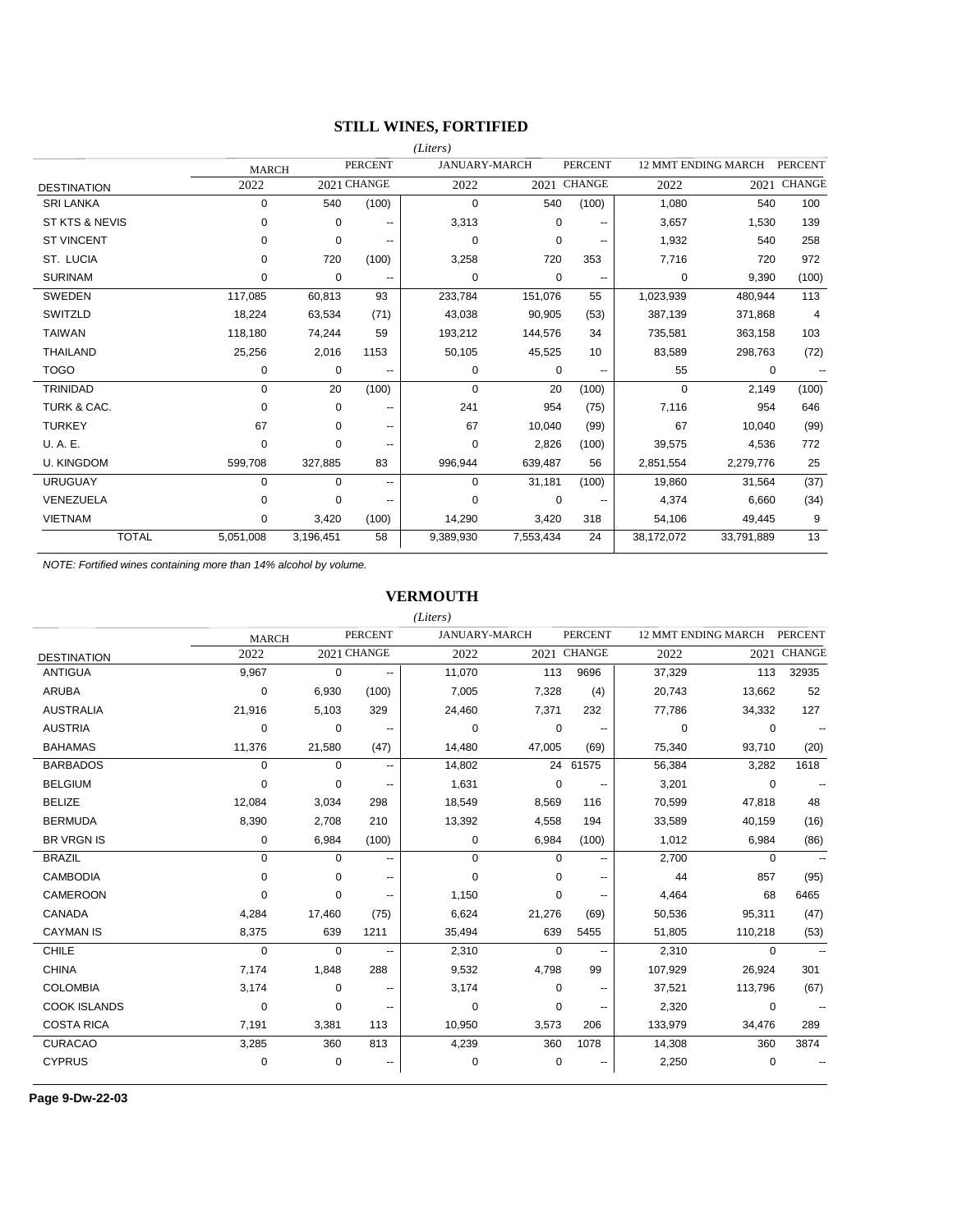## **VERMOUTH**

|                     |                         |             |                          | (Liters)    |                      |                          |                |                     |                          |
|---------------------|-------------------------|-------------|--------------------------|-------------|----------------------|--------------------------|----------------|---------------------|--------------------------|
|                     | <b>MARCH</b>            |             | <b>PERCENT</b>           |             | <b>JANUARY-MARCH</b> | <b>PERCENT</b>           |                | 12 MMT ENDING MARCH | PERCENT                  |
| <b>DESTINATION</b>  | 2022                    |             | 2021 CHANGE              | 2022        |                      | 2021 CHANGE              | 2022           |                     | 2021 CHANGE              |
| <b>DENMARK</b>      | 11,428                  | 4,014       | 185                      | 11,428      | 4,048                | 182                      | 65,635         | 4,175               | 1472                     |
| <b>DOM REP</b>      | 11,953                  | 3,155       | 279                      | 37,870      | 3,155                | 1100                     | 45,767         | 3,655               | 1152                     |
| <b>ECUADOR</b>      | $\mathbf 0$             | 0           | --                       | $\mathbf 0$ | $\pmb{0}$            | --                       | 327            | $\mathbf 0$         | $\sim$ $\sim$            |
| <b>EL SLVADR</b>    | 11,511                  | 0           | $\overline{\phantom{a}}$ | 14,121      | 0                    | $\overline{\phantom{a}}$ | 14,981         | 14,624              | 2                        |
| EQ. GUINEA          | 0                       | 0           | $\overline{\phantom{a}}$ | $\mathbf 0$ | 0                    | --                       | $\mathbf 0$    | 0                   |                          |
| <b>ESTONIA</b>      | $\mathbf 0$             | 0           | $\overline{\phantom{a}}$ | $\mathbf 0$ | 0                    | $\overline{\phantom{a}}$ | $\overline{2}$ | $\mathbf 0$         |                          |
| <b>FIJI</b>         | 0                       | $\pmb{0}$   | $\overline{a}$           | $\mathbf 0$ | 0                    | $\overline{\phantom{a}}$ | 680            | 0                   | $\overline{a}$           |
| FR POLY             | 0                       | 0           | $\overline{a}$           | 9,325       | 0                    | $\overline{a}$           | 17,348         | 0                   | $\overline{a}$           |
| <b>FRANCE</b>       | 9,450                   | 750         | 1160                     | 27,558      | 48,048               | (43)                     | 303,187        | 660,568             | (54)                     |
| <b>GERMANY</b>      | $\overline{\mathbf{c}}$ | 13,473      | (100)                    | 1,010       | 13,473               | (93)                     | 48,188         | 17,005              | 183                      |
| <b>GREECE</b>       | $\pmb{0}$               | 0           | Ξ.                       | $\mathbf 0$ | $\mathbf 0$          | $\sim$                   | 1,655          | $\pmb{0}$           | $\sim$                   |
| <b>GRENADA</b>      | $\pmb{0}$               | 598         | (100)                    | 3,700       | 598                  | 519                      | 27,961         | 2,844               | 883                      |
| <b>GUATEMALA</b>    | 1,062                   | 0           | --                       | 1,062       | $\pmb{0}$            | $\sim$                   | 23,138         | 58                  | 39793                    |
| <b>GUYANA</b>       | 0                       | 11          | (100)                    | $\mathbf 0$ | 11                   | (100)                    | 4,934          | 19                  | 25868                    |
| <b>HAITI</b>        | 0                       | 0           | --                       | 1,860       | $\mathbf 0$          |                          | 5,140          | 1,747               | 194                      |
| <b>HONDURAS</b>     | $\mathbf 0$             | 10          | (100)                    | 28          | 3,879                | (99)                     | 27,059         | 14,407              | 88                       |
| <b>HONG KONG</b>    | 6,913                   | 1,621       | 326                      | 13,624      | 5,973                | 128                      | 130,658        | 46,785              | 179                      |
| <b>HUNGARY</b>      | 0                       | $\pmb{0}$   |                          | $\mathbf 0$ | 0                    | --                       | $\mathbf 0$    | $\pmb{0}$           | $\overline{\phantom{a}}$ |
| <b>ICELAND</b>      | 23,724                  | $\pmb{0}$   | $\overline{\phantom{a}}$ | 23,724      | 0                    | --                       | 23,742         | 0                   |                          |
| <b>INDONESIA</b>    | 0                       | 0           | --                       | $\mathbf 0$ | 0                    | --                       | 12,600         | $\mathbf 0$         |                          |
| <b>IRAQ</b>         | $\mathbf 0$             | $\mathbf 0$ | --                       | $\mathbf 0$ | 12                   | (100)                    | $\mathbf 0$    | 12                  | (100)                    |
| <b>IRELAND</b>      | 0                       | 0           | $\overline{\phantom{a}}$ | $\mathbf 0$ | $\pmb{0}$            | $\overline{\phantom{a}}$ | $\mathbf 0$    | $\pmb{0}$           | $\sim$                   |
| <b>ISRAEL</b>       | 10,844                  | 11,115      | (2)                      | 63,074      | 55,583               | 13                       | 152,289        | 121,753             | 25                       |
| <b>ITALY</b>        | 0                       | 0           | $\overline{\phantom{a}}$ | $\mathbf 0$ | 0                    | $\overline{\phantom{a}}$ | 11,407         | 10,081              | 13                       |
| <b>JAMAICA</b>      | 1,250                   | 0           | --                       | 1,250       | 0                    | $\sim$                   | 52,790         | $\mathbf 0$         | $\ddotsc$                |
| <b>JAPAN</b>        | 6                       | 48          | (88)                     | 2,658       | 597                  | 345                      | 7,095          | 6,900               | 3                        |
| <b>KIRIBATI</b>     | 0                       | 0           | $\overline{\phantom{a}}$ | $\mathbf 0$ | $\pmb{0}$            | $\sim$                   | 658            | $\mathbf 0$         | $\overline{a}$           |
| KOREA, S.           | 39,654                  | 693         | 5622                     | 131,183     | 21,572               | 508                      | 202,051        | 323,493             | (38)                     |
| <b>MACAO</b>        | 0                       | 0           | $\overline{\phantom{a}}$ | 1,000       | $\pmb{0}$            | $\overline{\phantom{a}}$ | 1,000          | 0                   | --                       |
| <b>MALAYSIA</b>     | 0                       | 0           | ۰.                       | $\mathbf 0$ | $\pmb{0}$            | $\overline{\phantom{a}}$ | 14,578         | 0                   |                          |
| <b>MEXICO</b>       | 34,560                  | 2,883       | 1099                     | 62,547      | 2,883                | 2070                     | 91,767         | 33,177              | 177                      |
| <b>MONGOLIA</b>     | 0                       | 10,800      | (100)                    | $\pmb{0}$   | 10,800               | (100)                    | 900            | 10,800              | (92)                     |
| <b>MYANMAR</b>      | 0                       | 0           |                          | $\mathbf 0$ | 0                    |                          | 977            | 22,612              | (96)                     |
| N. ZEALAND          | 0                       | 0           | $\overline{a}$           | 46          | 0                    |                          | 50             | 0                   | $\overline{a}$           |
| <b>NETHLDS</b>      | 1,601                   | $\Omega$    |                          | 5,687       | 4,100                | 39                       | 81,705         | 26,045              | 214                      |
| <b>NICARAGUA</b>    | 236                     | 0           | $\overline{a}$           | 236         | 2,529                | (91)                     | 3,560          | 16,563              | (79)                     |
| <b>NIGERIA</b>      | 0                       | 0           |                          | 30          | 0                    |                          | 661            | 75                  | 781                      |
| <b>NORWAY</b>       | 25,143                  | 0           |                          | 25,143      | $\mathbf 0$          |                          | 25,287         | 3,951               | 540                      |
| PALAU               | 0                       | 84          | (100)                    | $\pmb{0}$   | 84                   | (100)                    | 0              | 1,092               | (100)                    |
| <b>PANAMA</b>       | 976                     | 17,316      | (94)                     | 3,300       | 28,512               | (88)                     | 38,447         | 43,526              | (12)                     |
| PERU                | 0                       | 0           |                          | $\mathbf 0$ | 0                    |                          | 8,593          | 0                   |                          |
| <b>POLAND</b>       | 0                       | 37,032      | (100)                    | 0           | 124,983              | (100)                    | 91,662         | 506,695             | (82)                     |
| <b>PORTUGAL</b>     | 1,450                   | 0           |                          | 1,450       | $\pmb{0}$            |                          | 1,450          | 0                   |                          |
| S. AFRICA           | 0                       | 0           |                          | 16,600      | 10,125               | 64                       | 22,918         | 10,125              | 126                      |
| SINGAPORE           | 8,066                   | 600         | 1244                     | 9,141       | 9,546                | (4)                      | 36,759         | 56,737              | (35)                     |
| <b>SINT MAARTEN</b> | 6,123                   | 0           | $\overline{\phantom{a}}$ | 6,199       | 181                  | 3325                     | 16,982         | 970                 | 1651                     |
| SOLOMON IS          | 0                       | 0           | --                       | 1,961       | 0                    | $\overline{\phantom{a}}$ | 1,961          | $\pmb{0}$           |                          |
|                     |                         |             |                          |             |                      |                          |                |                     |                          |

**Page 10-Dw-22-03**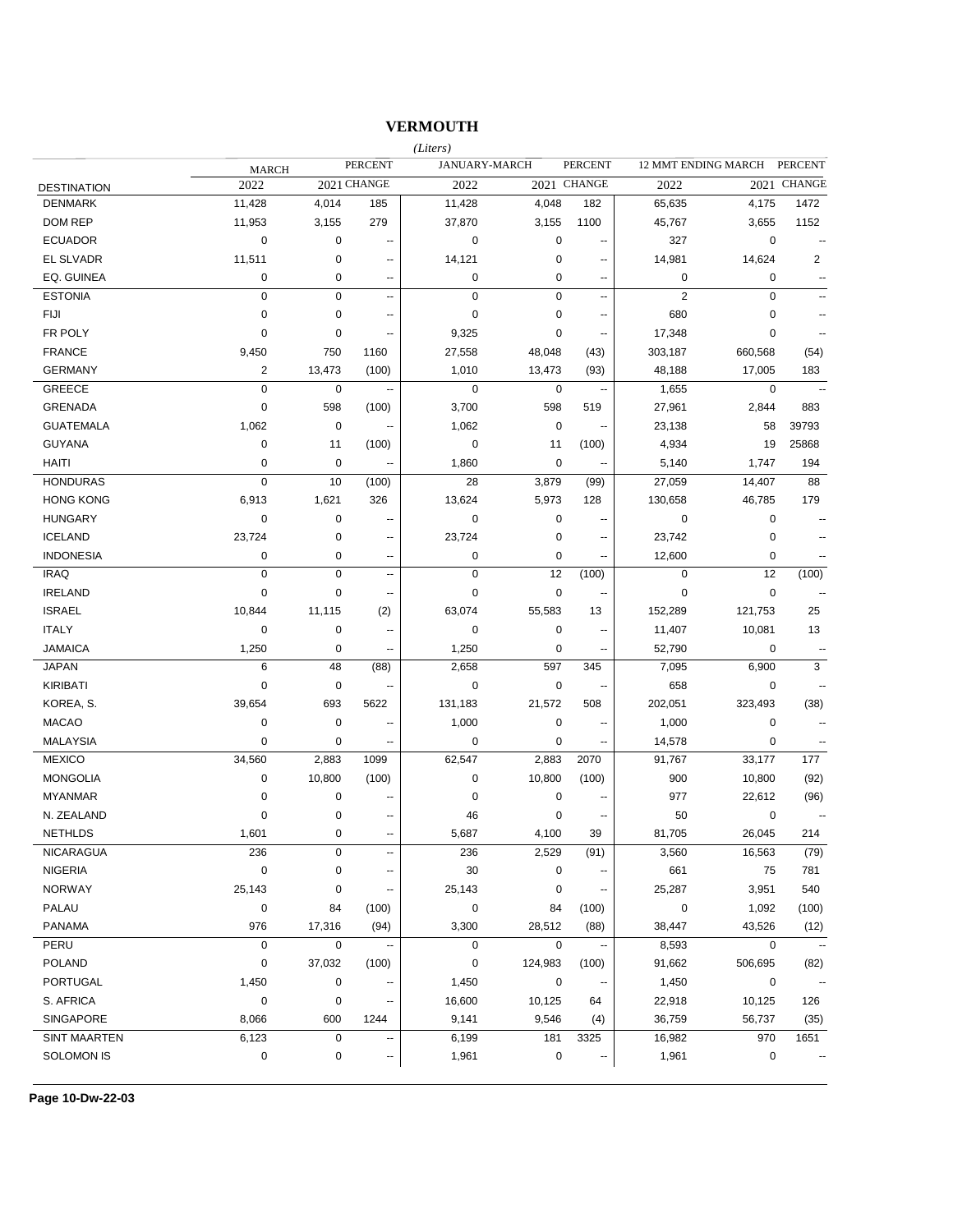### **VERMOUTH**

|                    |              |          |                          | (Liters)    |                      |                          |           |                            |                |
|--------------------|--------------|----------|--------------------------|-------------|----------------------|--------------------------|-----------|----------------------------|----------------|
|                    | <b>MARCH</b> |          | <b>PERCENT</b>           |             | <b>JANUARY-MARCH</b> | <b>PERCENT</b>           |           | <b>12 MMT ENDING MARCH</b> | <b>PERCENT</b> |
| <b>DESTINATION</b> | 2022         |          | 2021 CHANGE              | 2022        |                      | 2021 CHANGE              | 2022      | 2021                       | <b>CHANGE</b>  |
| <b>SPAIN</b>       | $\Omega$     | $\Omega$ | $\overline{\phantom{a}}$ | 16,711      | 522                  | 3101                     | 50,511    | 522                        | 9576           |
| ST KTS & NEVIS     | 0            | 0        | $\overline{\phantom{a}}$ | $\mathbf 0$ | 0                    | $- -$                    | 475       | 4,490                      | (89)           |
| <b>ST VINCENT</b>  | 2,052        | 560      | 266                      | 2,300       | 560                  | 311                      | 4,127     | 560                        | 637            |
| ST. LUCIA          | 126          | 0        | --                       | 126         | 0                    | $\overline{\phantom{m}}$ | 38,178    | $\Omega$                   | --             |
| <b>SURINAM</b>     | 0            | 0        | --                       | 0           | 0                    | $\overline{\phantom{a}}$ | 8,872     | 0                          |                |
| <b>SWEDEN</b>      | 2,918        | 0        | ۰.                       | 2,918       | $\Omega$             | $-$                      | 2,918     | 23,869                     | (88)           |
| SWITZLD            | $\Omega$     | $\Omega$ | $\overline{\phantom{a}}$ | 38          | 0                    | $\overline{\phantom{m}}$ | 19,392    | 731                        | 2553           |
| <b>TAIWAN</b>      | $\Omega$     | 2,320    | (100)                    | 3,120       | 4,317                | (28)                     | 17,366    | 7,188                      | 142            |
| <b>THAILAND</b>    | 18,131       | 0        | --                       | 19.181      | 1,050                | 1727                     | 60,611    | 35,119                     | 73             |
| <b>TRINIDAD</b>    | 2,810        | 504      | 458                      | 4,790       | 9,294                | (48)                     | 61,222    | 33,145                     | 85             |
| TURK & CAC.        | 12,254       | 13,035   | (6)                      | 25,217      | 21,531               | 17                       | 98,534    | 22,049                     | 347            |
| U.A.E.             | 0            | 0        | $\overline{\phantom{a}}$ | $\mathbf 0$ | $\mathbf 0$          | $\overline{\phantom{m}}$ | 0         | 0                          |                |
| <b>U. KINGDOM</b>  | 5,066        | 7,020    | (28)                     | 48,010      | 45,178               | 6                        | 119,749   | 131,201                    | (9)            |
| <b>UKRAINE</b>     | $\Omega$     | $\Omega$ | --                       | $\Omega$    | $\Omega$             | $\overline{\phantom{m}}$ | $\Omega$  | $\Omega$                   |                |
| <b>URUGUAY</b>     | $\Omega$     | $\Omega$ | $\overline{\phantom{a}}$ | $\Omega$    | $\Omega$             | $\overline{\phantom{m}}$ | 2,592     | 0                          |                |
| VENEZUELA          | 300          | 420      | (29)                     | 313         | 2,569                | (88)                     | 7,066     | 16,172                     | (56)           |
| <b>TOTAL</b>       | 346,825      | 198,089  | 75                       | 778.401     | 548,311              | 42                       | 2,896,311 | 2,857,610                  | $\mathbf{1}$   |

## **CIDER, WHETHER STILL OR SPARKLING**

|                    |              |             |                          | (Liters)             |             |                          |                     |             |                |
|--------------------|--------------|-------------|--------------------------|----------------------|-------------|--------------------------|---------------------|-------------|----------------|
|                    | <b>MARCH</b> |             | <b>PERCENT</b>           | <b>JANUARY-MARCH</b> |             | <b>PERCENT</b>           | 12 MMT ENDING MARCH |             | <b>PERCENT</b> |
| <b>DESTINATION</b> | 2022         |             | 2021 CHANGE              | 2022                 |             | 2021 CHANGE              | 2022                | 2021        | <b>CHANGE</b>  |
| <b>ARUBA</b>       | 0            | $\mathbf 0$ | --                       | $\mathbf 0$          | $\mathbf 0$ |                          | 0                   | 5,089       | (100)          |
| <b>AUSTRALIA</b>   | 0            | $\Omega$    | ۰.                       | 6,663                | $\mathbf 0$ | $\overline{\phantom{a}}$ | 27,959              | 2,135       | 1210           |
| <b>BAHAMAS</b>     | 18,575       | 2,940       | 532                      | 23,208               | 2,940       | 689                      | 59,473              | 14,458      | 311            |
| <b>BERMUDA</b>     | 0            | $\mathbf 0$ | --                       | $\Omega$             | 0           | --                       | 1,344               | 0           |                |
| <b>BRAZIL</b>      | 0            | 0           | ۰.                       | 0                    | 0           | $\overline{a}$           | 12,258              | 0           |                |
| CANADA             | 53,337       | 93,271      | (43)                     | 81,866               | 175,920     | (53)                     | 919,546             | 1,143,695   | (20)           |
| <b>CAYMAN IS</b>   | 13,585       | $\mathbf 0$ | $\overline{\phantom{a}}$ | 13,585               | $\mathbf 0$ | $\overline{\phantom{a}}$ | 148,895             | 2,758       | 5299           |
| <b>CHILE</b>       | 0            | 0           | $\overline{\phantom{a}}$ | $\mathbf 0$          | 0           | --                       | 4,688               | 0           |                |
| <b>CHINA</b>       | 0            | 2,495       | (100)                    | 1,598                | 11,545      | (86)                     | 29,056              | 48,635      | (40)           |
| <b>COLOMBIA</b>    | 0            | 6,250       | (100)                    | $\mathbf 0$          | 6,250       | (100)                    | $\mathbf 0$         | 11,794      | (100)          |
| <b>COSTA RICA</b>  | 0            | 0           | --                       | $\mathbf 0$          | $\mathbf 0$ | $\overline{\phantom{a}}$ | 2,019               | 3,024       | (33)           |
| <b>DOM REP</b>     | 0            | $\mathbf 0$ | ۰.                       | $\mathbf 0$          | 0           | $\overline{\phantom{a}}$ | 100                 | 5,900       | (98)           |
| EL SLVADR          | 0            | 0           | $-$                      | $\mathbf 0$          | 0           | $\overline{\phantom{a}}$ | 0                   | 1,008       | (100)          |
| <b>FINLAND</b>     | 0            | $\Omega$    | ۰.                       | $\Omega$             | $\mathbf 0$ | $\overline{\phantom{a}}$ | 10,675              | $\mathbf 0$ |                |
| <b>FRANCE</b>      | 39,290       | 0           | ۰.                       | 39,290               | $\mathbf 0$ | $\overline{\phantom{a}}$ | 39,290              | $\mathbf 0$ |                |
| <b>GHANA</b>       | 0            | $\mathbf 0$ | ۰.                       | $\mathbf 0$          | $\mathbf 0$ | $\overline{\phantom{a}}$ | 0                   | 1,997       | (100)          |
| <b>GRENADA</b>     | 0            | $\mathbf 0$ | ۰.                       | $\mathbf 0$          | $\mathbf 0$ | $\overline{\phantom{a}}$ | 0                   | 0           |                |
| <b>GUATEMALA</b>   | 0            | $\Omega$    | --                       | $\mathbf 0$          | 0           | $\overline{\phantom{a}}$ | 0                   | 4,365       | (100)          |
| <b>GUYANA</b>      | 1,235        | 0           | ۰.                       | 2,260                | $\mathbf 0$ | ۰.                       | 2,260               | 0           |                |
| <b>HAITI</b>       | 0            | 0           | ۰.                       | $\mathbf 0$          | $\mathbf 0$ | $\overline{\phantom{a}}$ | $\mathbf 0$         | 3,320       | (100)          |
| <b>HONDURAS</b>    | $\Omega$     | $\Omega$    | ۰.                       | 1,555                | $\Omega$    |                          | 1,555               | 9,246       | (83)           |
| <b>HONG KONG</b>   | 2,000        | 0           | --                       | 2,000                | 4,546       | (56)                     | 8,519               | 27,438      | (69)           |
| <b>ICELAND</b>     | 0            | 0           | ۰.                       | $\mathbf 0$          | 0           | --                       | 3,846               | 0           |                |
| <b>ISRAEL</b>      | 0            | 0           | $-$                      | 0                    | $\mathbf 0$ | $\overline{\phantom{a}}$ | 1,530               | 4,985       | (69)           |

**Page 11-Dw-22-03**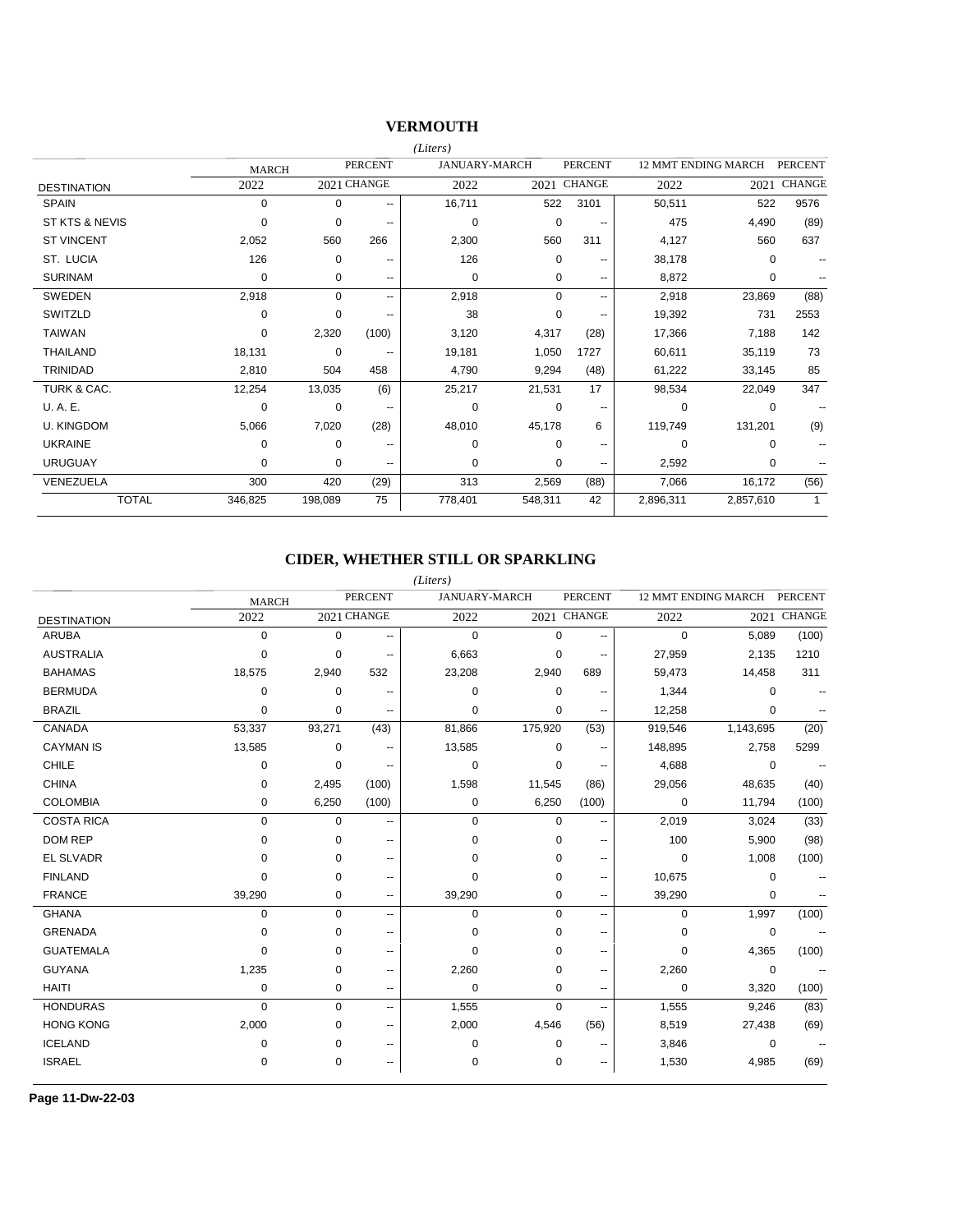### **CIDER, WHETHER STILL OR SPARKLING**

|                     |              |             |                          | (Liters)             |             |                          |                            |             |                          |
|---------------------|--------------|-------------|--------------------------|----------------------|-------------|--------------------------|----------------------------|-------------|--------------------------|
|                     | <b>MARCH</b> |             | <b>PERCENT</b>           | <b>JANUARY-MARCH</b> |             | <b>PERCENT</b>           | <b>12 MMT ENDING MARCH</b> |             | <b>PERCENT</b>           |
| <b>DESTINATION</b>  | 2022         |             | 2021 CHANGE              | 2022                 |             | 2021 CHANGE              | 2022                       |             | 2021 CHANGE              |
| <b>ITALY</b>        | 0            | $\mathbf 0$ | ۰.                       | $\mathbf 0$          | $\mathbf 0$ | $\overline{\phantom{a}}$ | 13,287                     | $\mathbf 0$ |                          |
| <b>JAMAICA</b>      | 0            | 0           | --                       | $\Omega$             | $\mathbf 0$ | $\overline{\phantom{a}}$ | $\mathbf 0$                | $\mathbf 0$ |                          |
| <b>JAPAN</b>        | 0            | $\Omega$    | ۰.                       | $\Omega$             | $\mathbf 0$ | $\overline{\phantom{a}}$ | 2,215                      | 6,529       | (66)                     |
| <b>JORDAN</b>       | 0            | 0           | --                       | $\Omega$             | $\mathbf 0$ | --                       | 0                          | 977         | (100)                    |
| KOREA, S.           | 0            | 26,000      | (100)                    | 1,840                | 26,000      | (93)                     | 3,680                      | 49,856      | (93)                     |
| <b>MALAYSIA</b>     | 0            | 0           | --                       | 0                    | 0           |                          | 10,618                     | 55,941      | (81)                     |
| <b>MEXICO</b>       | 0            | 17,941      | (100)                    | $\Omega$             | 17,941      | (100)                    | 44,373                     | 56,695      | (22)                     |
| <b>NIGERIA</b>      | 1,111        | 0           | --                       | 1,111                | 0           |                          | 19,970                     | 37,138      | (46)                     |
| <b>PANAMA</b>       | 0            | 1,703       | (100)                    | $\mathbf 0$          | 1,703       | (100)                    | 83,338                     | 26,321      | 217                      |
| PERU                | 0            | 0           | $\overline{\phantom{a}}$ | 0                    | 0           | $\overline{\phantom{a}}$ | 1,995                      | 0           | $\overline{\phantom{a}}$ |
| <b>PHILIPPINES</b>  | 379          | $\Omega$    | $\overline{\phantom{a}}$ | 379                  | $\Omega$    | $\overline{a}$           | 379                        | $\mathbf 0$ | $\overline{a}$           |
| <b>SINT MAARTEN</b> | 0            | 0           | ۰.                       | 0                    | $\mathbf 0$ | $\overline{a}$           | 0                          | 10.845      | (100)                    |
| ST KTS & NEVIS      | 0            | 0           | --                       | 0                    | 5,855       | (100)                    | 21,570                     | 10,697      | 102                      |
| <b>SWEDEN</b>       | 0            | 0           | ۰.                       | 0                    | 0           | $\overline{a}$           | 0                          | $\mathbf 0$ |                          |
| <b>TAIWAN</b>       | 0            | 10,194      | (100)                    | 0                    | 10,194      | (100)                    | 0                          | 10,194      | (100)                    |
| <b>THAILAND</b>     | $\Omega$     | $\Omega$    | ۰.                       | $\Omega$             | $\Omega$    | $\overline{a}$           | 5,000                      | 44,779      | (89)                     |
| TURK & CAC.         | 0            | 0           | ۰.                       | $\mathbf 0$          | $\Omega$    | --                       | 0                          | 1,957       | (100)                    |
| U.A.E.              | 0            | 0           | --                       | 3,295                | 0           | $\overline{\phantom{a}}$ | 6,876                      | 0           |                          |
| <b>U. KINGDOM</b>   | 0            | 0           | --                       | 23,468               | 46,936      | (50)                     | 314,257                    | 258,745     | 21                       |
| VENEZUELA           | 0            | 732         | (100)                    | 1,062                | 1,272       | (17)                     | 10,882                     | 7,815       | 39                       |
| <b>TOTAL</b>        | 129,512      | 161,526     | (20)                     | 203,180              | 311,102     | (35)                     | 1,811,453                  | 1,868,336   | (3)                      |

### **OTHER FERMENTED ALCOHOL BEVERAGES**

|                    |              |         |                          | (Liters)             |             |                |           |                            |                |
|--------------------|--------------|---------|--------------------------|----------------------|-------------|----------------|-----------|----------------------------|----------------|
|                    | <b>MARCH</b> |         | <b>PERCENT</b>           | <b>JANUARY-MARCH</b> |             | <b>PERCENT</b> |           | <b>12 MMT ENDING MARCH</b> | <b>PERCENT</b> |
| <b>DESTINATION</b> | 2022         |         | 2021 CHANGE              | 2022                 |             | 2021 CHANGE    | 2022      | 2021                       | <b>CHANGE</b>  |
| <b>ANGUILLA</b>    | 0            | 0       |                          | 0                    | 0           |                | 2,187     | 9,954                      | (78)           |
| <b>ANTIGUA</b>     | 2,359        | 4,938   | (52)                     | 5,131                | 9,374       | (45)           | 22,471    | 30,145                     | (25)           |
| <b>ARGENTINA</b>   | $\Omega$     | 0       |                          | 0                    | $\Omega$    |                | 5,402     | 0                          |                |
| <b>ARUBA</b>       | 11,609       | 3,902   | 198                      | 18,936               | 18,148      | 4              | 155,934   | 78,874                     | 98             |
| <b>AUSTRALIA</b>   | 0            | 0       | $\overline{\phantom{a}}$ | 0                    | 1,123       | (100)          | 3,667     | 1,123                      | 227            |
| <b>BAHAMAS</b>     | 34,429       | 14,036  | 145                      | 71,900               | 87,529      | (18)           | 309,236   | 178,847                    | 73             |
| <b>BAHRAIN</b>     | 0            | 0       | $\overline{\phantom{a}}$ | 0                    | $\mathbf 0$ | $-$            | 0         | 13,142                     | (100)          |
| <b>BARBADOS</b>    | 0            | 1,377   | (100)                    | 46,037               | 1,377       | 3243           | 92,912    | 60,102                     | 55             |
| <b>BELGIUM</b>     | 0            | 8,026   | (100)                    | $\mathbf 0$          | 8,026       | (100)          | 45,366    | 26,010                     | 74             |
| <b>BELIZE</b>      | 0            | 0       |                          | 3,632                | 0           |                | 16,114    | 13,738                     | 17             |
| <b>BERMUDA</b>     | 0            | 1,980   | (100)                    | 5,425                | 4,184       | 30             | 14,163    | 12,505                     | 13             |
| <b>BR VRGN IS</b>  | 13,739       | 25,926  | (47)                     | 39,495               | 77,847      | (49)           | 374,623   | 200,683                    | 87             |
| <b>BRAZIL</b>      | 0            | 0       |                          | 34,590               | 39,099      | (12)           | 164,268   | 137,005                    | 20             |
| <b>CAMBODIA</b>    | 6,118        | 0       |                          | 6,118                | $\Omega$    |                | 8,198     | 1,499                      | 447            |
| <b>CAMEROON</b>    | 0            | 0       | --                       | 0                    | 0           | --             | 0         | 0                          |                |
| CANADA             | 927,220      | 778,619 | 19                       | 1,763,555            | 1,710,289   | 3              | 8,830,150 | 9,699,841                  | (9)            |
| <b>CAYMAN IS</b>   | 20,482       | 0       | $\overline{\phantom{a}}$ | 20,635               | 5,469       | 277            | 52,488    | 65,210                     | (20)           |
| CHILE              | 0            | 1,267   | (100)                    | 0                    | 27,174      | (100)          | 1,594     | 35,601                     | (96)           |
| <b>CHINA</b>       | 21,184       | 27,336  | (23)                     | 85,260               | 27,336      | 212            | 694,762   | 115,377                    | 502            |
| <b>COLOMBIA</b>    | 0            | 0       |                          | 43,681               | 18,846      | 132            | 83,837    | 59,118                     | 42             |

**Page 12-Dw-22-03**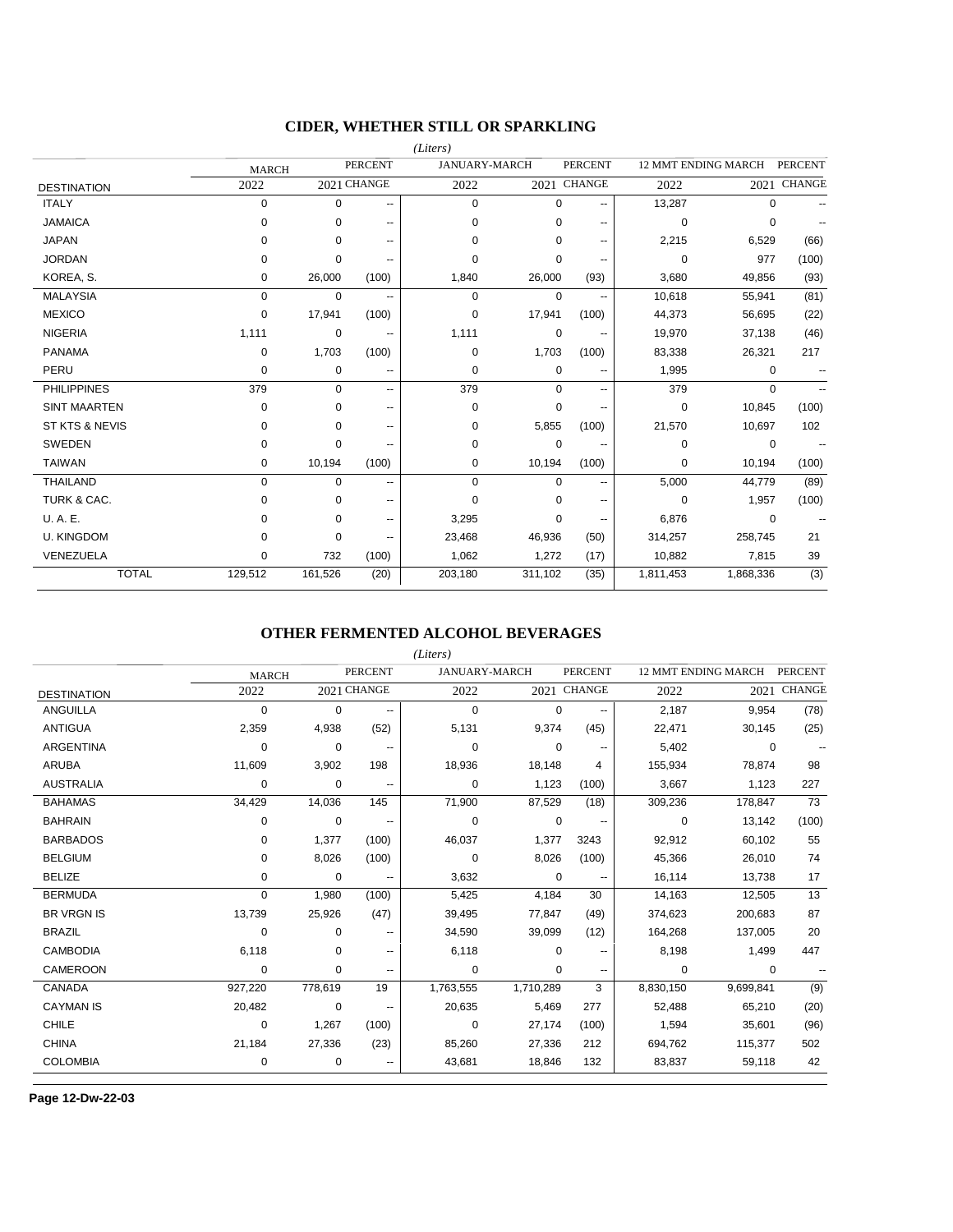## **OTHER FERMENTED ALCOHOL BEVERAGES**

|                    |              |             |                          | (Liters)        |               |                          |             |                     |                          |
|--------------------|--------------|-------------|--------------------------|-----------------|---------------|--------------------------|-------------|---------------------|--------------------------|
|                    | <b>MARCH</b> |             | <b>PERCENT</b>           |                 | JANUARY-MARCH | <b>PERCENT</b>           |             | 12 MMT ENDING MARCH | <b>PERCENT</b>           |
| <b>DESTINATION</b> | 2022         |             | 2021 CHANGE              | 2022            |               | 2021 CHANGE              | 2022        |                     | 2021 CHANGE              |
| <b>COSTA RICA</b>  | 21,168       | 1,655       | 1179                     | 26,352          | 1,931         | 1265                     | 82,895      | 18,338              | 352                      |
| <b>CURACAO</b>     | 0            | 0           | $\overline{\phantom{a}}$ | $\mathbf 0$     | 5,161         | (100)                    | 36,318      | 29,500              | 23                       |
| <b>CYPRUS</b>      | 5,364        | $\pmb{0}$   | $\overline{\phantom{a}}$ | 8,484           | $\mathbf 0$   |                          | 13,593      | 3,086               | 340                      |
| <b>DENMARK</b>     | 0            | 0           | $\overline{\phantom{a}}$ | $\mathbf 0$     | 0             | ٠.                       | $\mathbf 0$ | 2,813               | (100)                    |
| <b>DJIBOUTI</b>    | 0            | 0           | $\overline{a}$           | $\mathbf 0$     | 0             |                          | 0           | 0                   | $\overline{\phantom{a}}$ |
| <b>DOM REP</b>     | 2,863        | 324         | 784                      | 2,863           | 37,470        | (92)                     | 118,887     | 186,951             | (36)                     |
| <b>DOMINICA</b>    | 0            | 0           | $\overline{\phantom{a}}$ | $\mathbf 0$     | $\mathbf 0$   | ٠.                       | 3,181       | 2,781               | 14                       |
| <b>ECUADOR</b>     | 1,498        | 0           | $\overline{\phantom{a}}$ | 1,498           | 0             | $\overline{\phantom{a}}$ | 33,616      | 45,900              | (27)                     |
| EL SLVADR          | 0            | 2,371       | (100)                    | 4,122           | 4,118         | 0                        | 4,122       | 5,408               | (24)                     |
| <b>FIJI</b>        | 864          | 0           | н.                       | 864             | 0             | $\overline{\phantom{a}}$ | 864         | 0                   | $\overline{\phantom{a}}$ |
| FR POLY            | 0            | 0           | $\overline{\phantom{a}}$ | 4,989           | $\mathbf 0$   | $\overline{a}$           | 4,989       | 0                   | $\sim$ $\sim$            |
| <b>FRANCE</b>      | 23,063       | 0           | $\overline{\phantom{a}}$ | 55,949          | 59,978        | (7)                      | 301,066     | 221,304             | 36                       |
| <b>GEORGIA</b>     | 0            | 0           | --                       | $\mathbf 0$     | $\mathbf 0$   | --                       | 2,583       | 0                   | $\overline{a}$           |
| <b>GERMANY</b>     | 41,499       | 644         | 6344                     | 101,289         | 99,838        | $\mathbf{1}$             | 359,236     | 370,339             | (3)                      |
| <b>GHANA</b>       | 0            | $\pmb{0}$   | --                       | $\mathbf 0$     | $\mathbf 0$   | ÷.                       | 3,370       | 23,850              | (86)                     |
| <b>GREECE</b>      | 0            | 0           | Ξ.                       | 1,242           | 767           | 62                       | 8,574       | 767                 | 1018                     |
| <b>GRENADA</b>     | 4,057        | 0           | н.                       | 4,057           | $\pmb{0}$     | ц,                       | 13,924      | 6,123               | 127                      |
| <b>GUADELOUPE</b>  | 0            | $\pmb{0}$   | --                       | 837             | 0             | $\overline{\phantom{a}}$ | 1,241       | 0                   | $\overline{\phantom{a}}$ |
| <b>GUATEMALA</b>   | 16,884       | 4,020       | 320                      | 70,470          | 8,808         | 700                      | 277,372     | 78,293              | 254                      |
| <b>GUYANA</b>      | 0            | $\pmb{0}$   | --                       | $\mathbf 0$     | 0             | --                       | 5,355       | 0                   | $\overline{\phantom{a}}$ |
| <b>HAITI</b>       | 0            | $\mathbf 0$ | Ξ.                       | $\mathbf 0$     | $\mathbf 0$   | $\overline{\phantom{a}}$ | 3,570       | $\mathbf 0$         | $\sim$ $\sim$            |
| <b>HONDURAS</b>    | 0            | 2,922       | (100)                    | $\mathbf 0$     | 14,365        | (100)                    | 83,814      | 29,139              | 188                      |
| <b>HONG KONG</b>   | 1,224        | $\pmb{0}$   | --                       | 1,475           | $\mathbf 0$   |                          | 10,136      | 2,013               | 404                      |
| <b>HUNGARY</b>     | 15,193       | 45,079      | (66)                     | 15,193          | 49,435        | (69)                     | 72,347      | 94,233              | (23)                     |
| <b>INDIA</b>       | 5,780        | 0           | ÷                        | 5,780           | 0             |                          | 11,251      | 6,641               | 69                       |
| <b>INDONESIA</b>   | 0            | 0           | ۰.                       | $\mathbf 0$     | $\mathbf 0$   |                          | 3,082       | 7,890               | (61)                     |
| <b>ISRAEL</b>      | 0            | 0           | --                       | 8,796           | 2,446         | 260                      | 46,298      | 13,166              | 252                      |
| <b>ITALY</b>       | 1,978        | 1,528       | 29                       | 6,728           | 7,148         | (6)                      | 59,309      | 22,133              | 168                      |
| <b>JAMAICA</b>     | 12,728       | 0           | --                       | 12,728          | 4,471         | 185                      | 57,225      | 9,516               | 501                      |
| <b>JAPAN</b>       | 1,071        | 864         | 24                       | 1,071           | 7,314         | (85)                     | 118,071     | 10,638              | 1010                     |
| <b>KENYA</b>       | 0            | 0           | --                       | $\mathbf 0$     | $\mathbf 0$   | ä.                       | 1,918       | 0                   | $\sim$                   |
| <b>KIRIBATI</b>    | 0            | 0           | --                       | $\mathbf 0$     | 0             | $\overline{\phantom{a}}$ | 0           | 18,879              | (100)                    |
| KOREA, S.          | 403,091      | 128,607     | 213                      | 584,623         | 219,273       | 167                      | 1,391,279   | 857,468             | 62                       |
| LAOS               | 9,100        | 0           | --                       | 9,100           | 6,240         | 46                       | 15,600      | 10,660              | 46                       |
| MACAO              | $\Omega$     | $\Omega$    |                          | $\Omega$        | $\Omega$      |                          | $\Omega$    | 1,920               | (100)                    |
| <b>MALAYSIA</b>    | 0            | 0           | $\overline{a}$           | 3,519           | $\mathbf 0$   | $\overline{a}$           | 60,061      | 0                   |                          |
| MALI               | 0            | 0           |                          | $\pmb{0}$       | $\pmb{0}$     |                          | 0           | 0                   |                          |
| <b>MARTINQ</b>     | 0            | 1,533       | (100)                    | $\pmb{0}$       | 3,104         | (100)                    | 6,022       | 6,812               | (12)                     |
| <b>MEXICO</b>      | 76,499       | 41,177      | 86                       | 129,106         | 85,173        | 52                       | 494,335     | 358,300             | 38                       |
| <b>MICRONS</b>     | 0            | 852         | (100)                    | $\pmb{0}$       | 852           | (100)                    | 0           | 852                 | (100)                    |
| <b>MONGOLIA</b>    | 0            | 1,377       | (100)                    | $\mathbf 0$     | 1,377         | (100)                    | 5,202       | 3,213               | 62                       |
| <b>MONTENEGRO</b>  | 0            | 0           |                          | 0               | 0             |                          | 5,100       | 0                   |                          |
| <b>MOROCCO</b>     | 8,328        | 0           |                          |                 | 0             |                          | 10,071      | 0                   |                          |
| N. ZEALAND         | 0            | 0           |                          | 8,328<br>15,232 | 0             |                          | 15,232      | 25,774              | (41)                     |
| <b>NETHLDS</b>     |              |             |                          |                 |               |                          | 43,928      |                     |                          |
| <b>NICARAGUA</b>   | 0<br>0       | 7,755<br>0  | (100)                    | 5,358<br>0      | 7,755<br>0    | (31)                     | 222         | 35,466<br>0         | 24                       |
|                    |              |             |                          |                 |               |                          |             |                     |                          |
| <b>NIGERIA</b>     | 4,403        | 5,927       | (26)                     | 4,403           | 18,627        | (76)                     | 132,421     | 105,774             | 25                       |

**Page 13-Dw-22-03**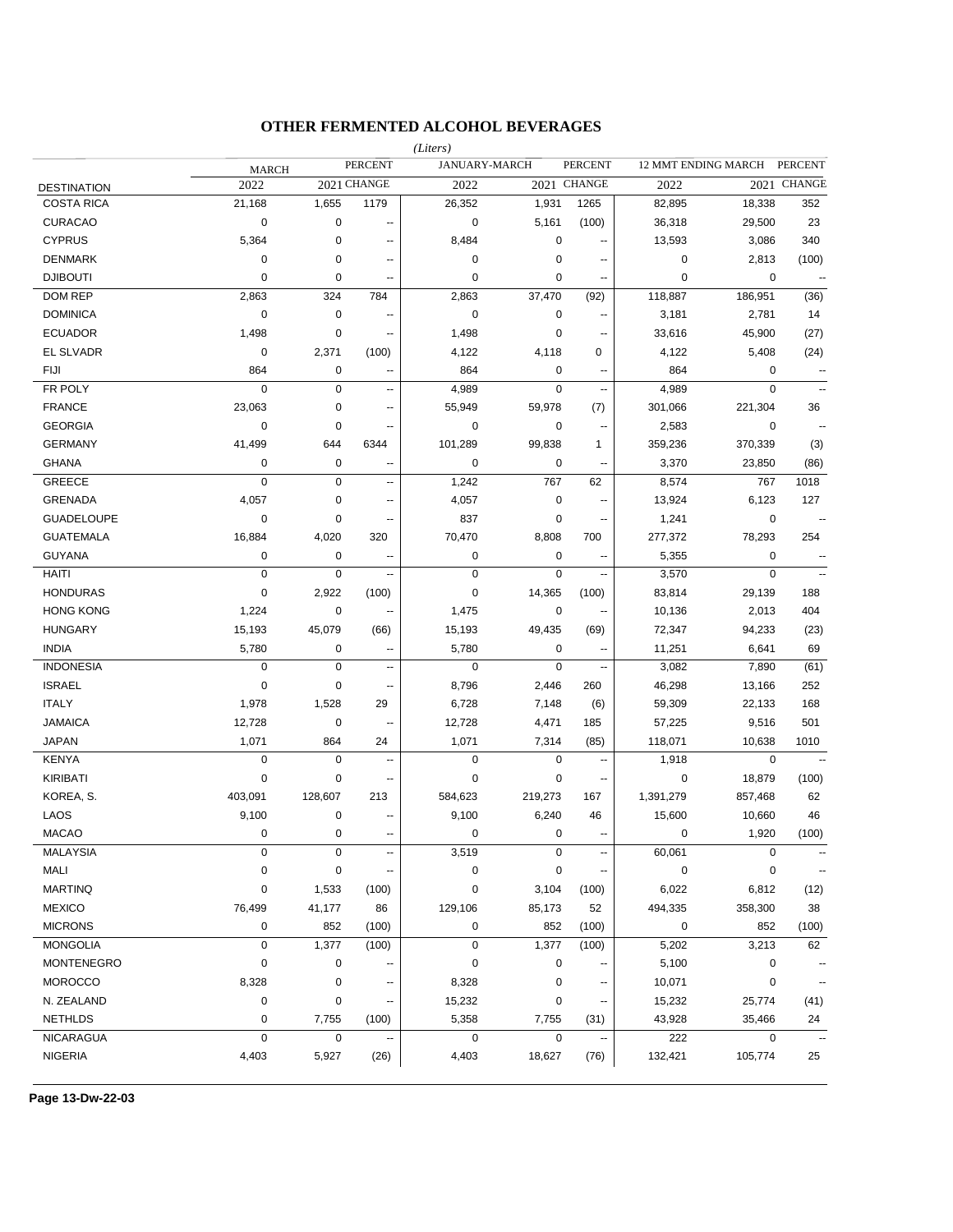### **OTHER FERMENTED ALCOHOL BEVERAGES**

|                           |              |             |                          | (Liters)       |                      |                          |             |                     |                          |
|---------------------------|--------------|-------------|--------------------------|----------------|----------------------|--------------------------|-------------|---------------------|--------------------------|
|                           | <b>MARCH</b> |             | <b>PERCENT</b>           |                | <b>JANUARY-MARCH</b> | <b>PERCENT</b>           |             | 12 MMT ENDING MARCH | <b>PERCENT</b>           |
| <b>DESTINATION</b>        | 2022         |             | 2021 CHANGE              | 2022           |                      | 2021 CHANGE              | 2022        |                     | 2021 CHANGE              |
| <b>OMAN</b>               | $\mathbf 0$  | $\mathbf 0$ | Ξ.                       | $\mathbf 0$    | $\mathbf 0$          | $\overline{a}$           | $\mathbf 0$ | 9,900               | (100)                    |
| PALAU                     | 0            | $\mathbf 0$ | --                       | $\mathbf 0$    | $\mathbf 0$          | --                       | 810         | 1,143               | (29)                     |
| <b>PANAMA</b>             | 14,558       | 522         | 2689                     | 14,558         | 522                  | 2689                     | 49,830      | 53,193              | (6)                      |
| PARAGUAY                  | 0            | $\mathbf 0$ | --                       | 0              | $\mathbf 0$          | --                       | 8,717       | 0                   | --                       |
| PERU                      | 6,885        | 0           | $\overline{a}$           | 10,945         | 3,029                | 261                      | 26,644      | 26,818              | (1)                      |
| <b>PHILIPPINES</b>        | $\mathbf 0$  | 19,584      | (100)                    | 11,133         | 39,168               | (72)                     | 181,107     | 246,621             | (27)                     |
| <b>POLAND</b>             | 0            | 0           | $\overline{a}$           | 8,640          | $\mathbf 0$          | $\overline{\phantom{a}}$ | 16,886      | $\mathbf 0$         |                          |
| <b>PORTUGAL</b>           | 15,696       | $\mathbf 0$ | --                       | 15,696         | $\mathbf 0$          | $\overline{\phantom{a}}$ | 15,696      | 7,848               | 100                      |
| QATAR                     | 0            | 504         | (100)                    | $\mathbf 0$    | 504                  | (100)                    | 788         | 1,170               | (33)                     |
| <b>ROMANIA</b>            | 0            | $\mathbf 0$ | ٠.                       | $\mathbf 0$    | 6,375                | (100)                    | 2,100       | 7,071               | (70)                     |
| <b>SINGAPORE</b>          | $\Omega$     | 199,323     | (100)                    | 12,740         | 283,880              | (96)                     | 119,709     | 661,193             | (82)                     |
| <b>SINT MAARTEN</b>       | 11,101       | 14,791      | (25)                     | 17,097         | 22,838               | (25)                     | 106,050     | 52,091              | 104                      |
| <b>SPAIN</b>              | 0            | 0           | $\overline{a}$           | 39,254         | $\mathbf 0$          | $\sim$                   | 134,140     | 80,555              | 67                       |
| <b>SRI LANKA</b>          | 0            | $\mathbf 0$ | $\overline{a}$           | 3,805          | $\mathbf 0$          | $\overline{a}$           | 7,018       | $\mathbf 0$         | $\overline{a}$           |
| <b>ST KTS &amp; NEVIS</b> | 0            | $\mathbf 0$ | $\overline{a}$           | $\mathbf 0$    | $\Omega$             |                          | 5,957       | $\Omega$            |                          |
| <b>ST VINCENT</b>         | $\mathbf 0$  | $\Omega$    | $\overline{\phantom{a}}$ | $\mathbf 0$    | 5,129                | (100)                    | 1,632       | 6,680               | (76)                     |
| ST. LUCIA                 | 0            | 450         | (100)                    | 21,436         | 10,795               | 99                       | 33,797      | 21,140              | 60                       |
| <b>SURINAM</b>            | 0            | 7,344       | (100)                    | $\mathbf 0$    | 9,948                | (100)                    | 0           | 10,920              | (100)                    |
| <b>SWEDEN</b>             | $\Omega$     | $\mathbf 0$ |                          | $\Omega$       | $\mathbf 0$          |                          | 1,059       | 2,992               | (65)                     |
| SWITZLD                   | 6,879        | $\mathbf 0$ | $\overline{a}$           | 31,784         | 1,563                | 1934                     | 57,735      | 25,730              | 124                      |
| <b>TAIWAN</b>             | 0            | $\mathbf 0$ | $\overline{\phantom{a}}$ | $\mathbf 0$    | 513                  | (100)                    | 9,879       | 71,376              | (86)                     |
| <b>THAILAND</b>           | 0            | $\mathbf 0$ | $-$                      | $\overline{0}$ | $\mathbf 0$          | ٠.                       | $\mathbf 0$ | 14,902              | (100)                    |
| <b>TRINIDAD</b>           | 10,258       | 4,800       | 114                      | 12,155         | 6,277                | 94                       | 49,847      | 42,793              | 16                       |
| TURK & CAC.               | 2,054        | 0           | --                       | 7,370          | 1,553                | 375                      | 24,416      | 1,553               | 1472                     |
| <b>TURKEY</b>             | 7,236        | 0           | --                       | 7,236          | 21,969               | (67)                     | 27,461      | 28,795              | (5)                      |
| U.A.E.                    | $\Omega$     | $\Omega$    | --                       | $\Omega$       | 12,312               | (100)                    | 9,972       | 81,953              | (88)                     |
| <b>U. KINGDOM</b>         | 66,494       | 7,197       | 824                      | 88,083         | 30,645               | 187                      | 369,599     | 154,414             | 139                      |
| VENEZUELA                 | 9,920        | 0           | $\overline{a}$           | 10,692         | 12,788               | (16)                     | 87,064      | 147,640             | (41)                     |
| <b>VIETNAM</b>            | 0            | 0           | --                       | $\mathbf 0$    | $\mathbf 0$          | --                       | 2,907       | 20,537              | (86)                     |
| <b>ZAMBIA</b>             | 1,526        | $\mathbf 0$ | --                       | 1,526          | $\mathbf 0$          | $\overline{\phantom{a}}$ | 2,624       | 0                   | $\overline{\phantom{a}}$ |
| ZIMBABWE                  | $\Omega$     | $\mathbf 0$ | $\overline{\phantom{a}}$ | $\mathbf 0$    | $\Omega$             | $\sim$ $\sim$            | 2,131       | $\Omega$            | $\overline{\phantom{a}}$ |
| <b>TOTAL</b>              | 1,846,402    | 1,368,557   | 35                       | 3,553,001      | 3,151,280            | 13                       | 16,150,627  | 15,133,742          | $\overline{7}$           |

**BEER**

*(U.S. Gallons)*

|                    | <b>MARCH</b> |        | <b>PERCENT</b>           | <b>JANUARY-MARCH</b> |          | <b>PERCENT</b> | <b>12 MMT ENDING MARCH</b> |          | <b>PERCENT</b> |
|--------------------|--------------|--------|--------------------------|----------------------|----------|----------------|----------------------------|----------|----------------|
| <b>DESTINATION</b> | 2022         |        | 2021 CHANGE              | 2022                 |          | 2021 CHANGE    | 2022                       | 2021     | <b>CHANGE</b>  |
| <b>AFGHAN</b>      | 0            | 0      | $\sim$ $\sim$            | 0                    | 0        | $\sim$ $\sim$  |                            | $\Omega$ | --             |
| ANGUILLA           | 5,197        | 71     | 7240                     | 14,902               | 4,923    | 203            | 51,989                     | 40.195   | 29             |
| <b>ANTIGUA</b>     |              | 0      | $\overline{\phantom{m}}$ | 0                    | $\Omega$ | $- -$          |                            | $\Omega$ |                |
| <b>ARGENTINA</b>   | 25,872       | 6,804  | 280                      | 61,153               | 18,592   | 229            | 146,285                    | 70.674   | 107            |
| <b>ARUBA</b>       | 22,638       | 5,122  | 342                      | 45,168               | 26,741   | 69             | 232,731                    | 95,540   | 144            |
| <b>AUSTRALIA</b>   | 28.451       | 78.221 | (64)                     | 145.299              | 205.271  | (29)           | 789.896                    | 928.011  | (15)           |
| <b>BAHAMAS</b>     | 6,424        | 60,558 | (89)                     | 165,147              | 217,112  | (24)           | 1,145,101                  | 565,631  | 102            |
| <b>BAHRAIN</b>     | 4,853        | 0      | $\overline{\phantom{a}}$ | 9,933                | 3,088    | 222            | 30,869                     | 21,872   | 41             |
| <b>BANGLADESH</b>  | 0            | 0      | $\overline{\phantom{a}}$ | 0                    | 0        | $- -$          | 944                        | 0        | --             |

**Page 14-Dw-22-03**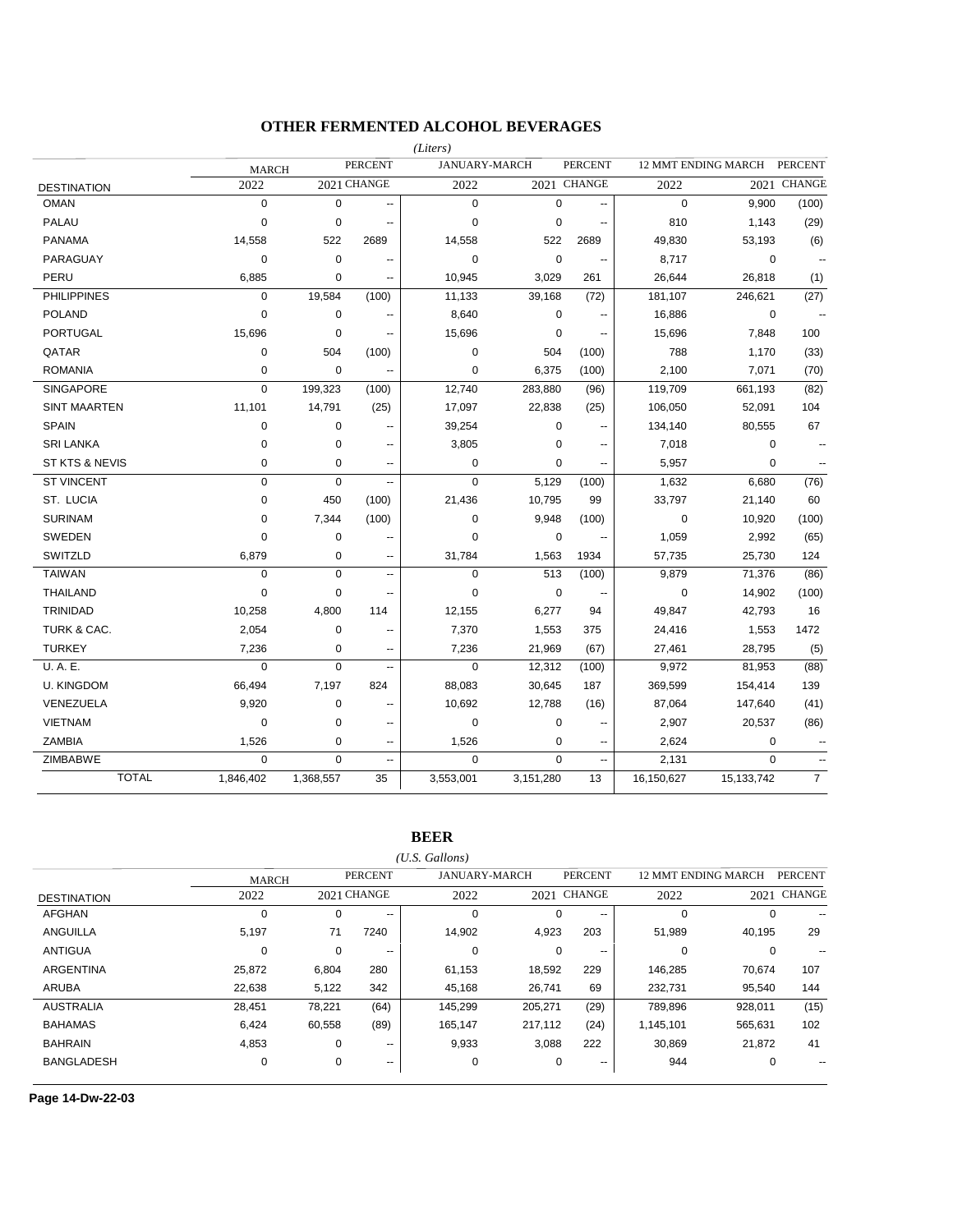## **BEER**

|                    |              |             |                          | $(U.S.$ Gallons)     |             |                          |              |                     |                |
|--------------------|--------------|-------------|--------------------------|----------------------|-------------|--------------------------|--------------|---------------------|----------------|
|                    | <b>MARCH</b> |             | <b>PERCENT</b>           | <b>JANUARY-MARCH</b> |             | <b>PERCENT</b>           |              | 12 MMT ENDING MARCH | <b>PERCENT</b> |
| <b>DESTINATION</b> | 2022         |             | 2021 CHANGE              | 2022                 |             | 2021 CHANGE              | 2022         |                     | 2021 CHANGE    |
| <b>BARBADOS</b>    | 1,181        | 1,002       | 18                       | 5,579                | 1,863       | 200                      | 8,448        | 1,863               | 354            |
| <b>BELGIUM</b>     | 42,676       | 25,553      | 67                       | 66,236               | 103,930     | (36)                     | 359,223      | 253,303             | 42             |
| <b>BELIZE</b>      | 0            | 0           | $\overline{\phantom{a}}$ | 16,506               | $\mathbf 0$ | $\sim$                   | 37,404       | 3,151               | 1087           |
| <b>BERMUDA</b>     | 8,515        | 12,880      | (34)                     | 28,665               | 43,767      | (35)                     | 197,770      | 164,700             | 20             |
| <b>BOLIVIA</b>     | 0            | 0           | ц.                       | $\mathbf 0$          | 0           |                          | 18,509       | 21,137              | (12)           |
| <b>BR VRGN IS</b>  | 6,823        | 6,746       | $\mathbf{1}$             | 18,720               | 42,842      | (56)                     | 199,363      | 143,156             | 39             |
| <b>BRAZIL</b>      | 3,277        | 100,833     | (97)                     | 98,629               | 334,519     | (71)                     | 832,120      | 531,032             | 57             |
| CANADA             | 1,298,917    | 990,713     | 31                       | 2,334,711            | 2,058,790   | 13                       | 10,059,914   | 7,607,740           | 32             |
| <b>CAYMAN IS</b>   | 41,759       | 20,577      | 103                      | 108,847              | 67,072      | 62                       | 398,953      | 346,052             | 15             |
| <b>CHILE</b>       | 2,983,733    | 2,807,939   | 6                        | 6,633,604            | 8,976,668   | (26)                     | 23,317,125   | 24,874,981          | (6)            |
| <b>CHINA</b>       | 291,849      | 128,271     | 128                      | 755,734              | 313,159     | 141                      | 2,912,771    | 2,337,558           | 25             |
| <b>COLOMBIA</b>    | 111,498      | 100,345     | 11                       | 340,570              | 386,596     | (12)                     | 720,842      | 585,391             | 23             |
| <b>COSTA RICA</b>  | 338,370      | 251,115     | 35                       | 658,416              | 522,726     | 26                       | 2,556,270    | 1,855,388           | 38             |
| <b>CUBA</b>        | 0            | $\pmb{0}$   | ۰.                       | $\mathbf 0$          | $\mathbf 0$ | $\overline{\phantom{a}}$ | 0            | 14,940              | (100)          |
| <b>CURACAO</b>     | 64,401       | 22,788      | 183                      | 138,395              | 78,281      | 77                       | 435,066      | 307,724             | 41             |
| <b>CYPRUS</b>      | 0            | $\mathbf 0$ | --                       | $\mathbf 0$          | $\mathbf 0$ | $\sim$                   | 36,070       | 18,155              | 99             |
| <b>CZECH REP</b>   | 0            | 143         | (100)                    | 80                   | 143         | (44)                     | 2,048        | 4,360               | (53)           |
| <b>DENMARK</b>     | 79,172       | 94,628      | (16)                     | 141,666              | 210,540     | (33)                     | 659,879      | 947,136             | (30)           |
| DOM REP            | 228,095      | 108,387     | 110                      | 1,556,341            | 269,548     | 477                      | 4,110,250    | 1,246,303           | 230            |
| <b>ECUADOR</b>     | 19,847       | 0           | Ξ.                       | 130,069              | $\mathbf 0$ | $\sim$                   | 379,718      | 1,674               | 22579          |
| <b>EL SLVADR</b>   | 438,794      | 124,024     | 254                      | 1,319,500            | 164,830     | 701                      | 2,470,010    | 481,609             | 413            |
| EQ. GUINEA         | 0            | $\pmb{0}$   | $\overline{\phantom{a}}$ | $\mathbf 0$          | $\mathbf 0$ | $\sim$                   | 0            | $\mathbf 0$         |                |
| <b>FINLAND</b>     | 0            | 2,421       | (100)                    | 2,250                | 7,798       | (71)                     | 30,078       | 33,598              | (10)           |
| FR POLY            | 0            | 2,345       | (100)                    | 0                    | 5,406       | (100)                    | 17,576       | 13,257              | 33             |
| <b>FRANCE</b>      | 4,056        | 62,275      | (93)                     | 12,772               | 130,904     | (90)                     | 324,267      | 714,547             | (55)           |
| <b>GEORGIA</b>     | 0            | $\mathbf 0$ | $\overline{\phantom{a}}$ | 0                    | $\mathbf 0$ | $\sim$                   | 306          | $\mathbf 0$         | $\mathbf{a}$   |
| <b>GERMANY</b>     | 72           | 5,059       | (99)                     | 23,546               | 10,489      | 124                      | 67,321       | 42,842              | 57             |
| GHANA              | 13,108       | 6,554       | 100                      | 19,662               | 16,385      | 20                       | 40,260       | 22,939              | 76             |
| GREECE             | 0            | 0           | --                       | 0                    | 0           | ц,                       | 13,047       | $\mathbf 0$         | $\overline{a}$ |
| <b>GRENADA</b>     | 0            | 0           | --                       | 0                    | 0           | --                       | 328          | 0                   | --             |
| <b>GUADELOUPE</b>  | 0            | $\mathbf 0$ | --                       | 0                    | $\mathbf 0$ | $\overline{\phantom{a}}$ | 0            | 5,709               | (100)          |
| <b>GUATEMALA</b>   | 273,396      | 92,892      | 194                      | 621,353              | 214,601     | 190                      | 1,316,150    | 4,612,676           | (71)           |
| <b>GUYANA</b>      | 37,323       | 0           | --                       | 43,877               | $\pmb{0}$   |                          | 77,018       | 10,969              | 602            |
| HAITI              | 0            | 0           |                          | 0                    | 0           | --                       | 35,041       | 0                   | ۰.             |
| <b>HONDURAS</b>    | 1,664,985    | 1,555,265   | 7                        | 2,768,202            | 3,547,636   | (22)                     | 15, 164, 747 | 10,135,350          | 50             |
| <b>HONG KONG</b>   | 0            | 3,064       | (100)                    | 10,666               | 26,373      | (60)                     | 182,566      | 191,002             | (4)            |
| <b>HUNGARY</b>     | 0            | 0           |                          | 0                    | $\mathbf 0$ |                          | 226          | 0                   |                |
| <b>ICELAND</b>     | 50,570       | 1,080       | 4580                     | 123,570              | 2,664       | 4538                     | 301,348      | 17,558              | 1616           |
| <b>INDONESIA</b>   | 0            | 0           |                          | 0                    | $\mathbf 0$ |                          | 6,641        | 3,987               | 67             |
| <b>IRAQ</b>        | 0            | 0           |                          | 0                    | 0           |                          | 0            | 178,534             | (100)          |
| <b>IRELAND</b>     | 17,148       | 27,287      | (37)                     | 41,752               | 60,213      | (31)                     | 408,186      | 289,401             | 41             |
| <b>ISRAEL</b>      | 0            | 0           |                          | $\pmb{0}$            | $\mathbf 0$ |                          | 31,715       | 14,148              | 124            |
| <b>ITALY</b>       | 36,210       | 13,458      | 169                      | 55,803               | 39,606      | 41                       | 314,912      | 167,707             | 88             |
| <b>JAMAICA</b>     | 0            | 0           |                          | 2,426                | 3,089       | (21)                     | 15,078       | 6,525               | 131            |
| <b>JAPAN</b>       | 185,341      | 264,804     | (30)                     | 595,359              | 472,570     | 26                       | 3,180,654    | 4, 151, 144         | (23)           |
| <b>JORDAN</b>      | 0            | $\mathbf 0$ |                          | 0                    | $\mathbf 0$ | $\overline{\phantom{a}}$ | 28,713       | 9,831               | 192            |
| <b>KENYA</b>       | 0            | 0           | --                       | 0                    | $\pmb{0}$   | $\overline{\phantom{a}}$ | 0            | 4,534               | (100)          |
|                    |              |             |                          |                      |             |                          |              |                     |                |

**Page 15-Dw-22-03**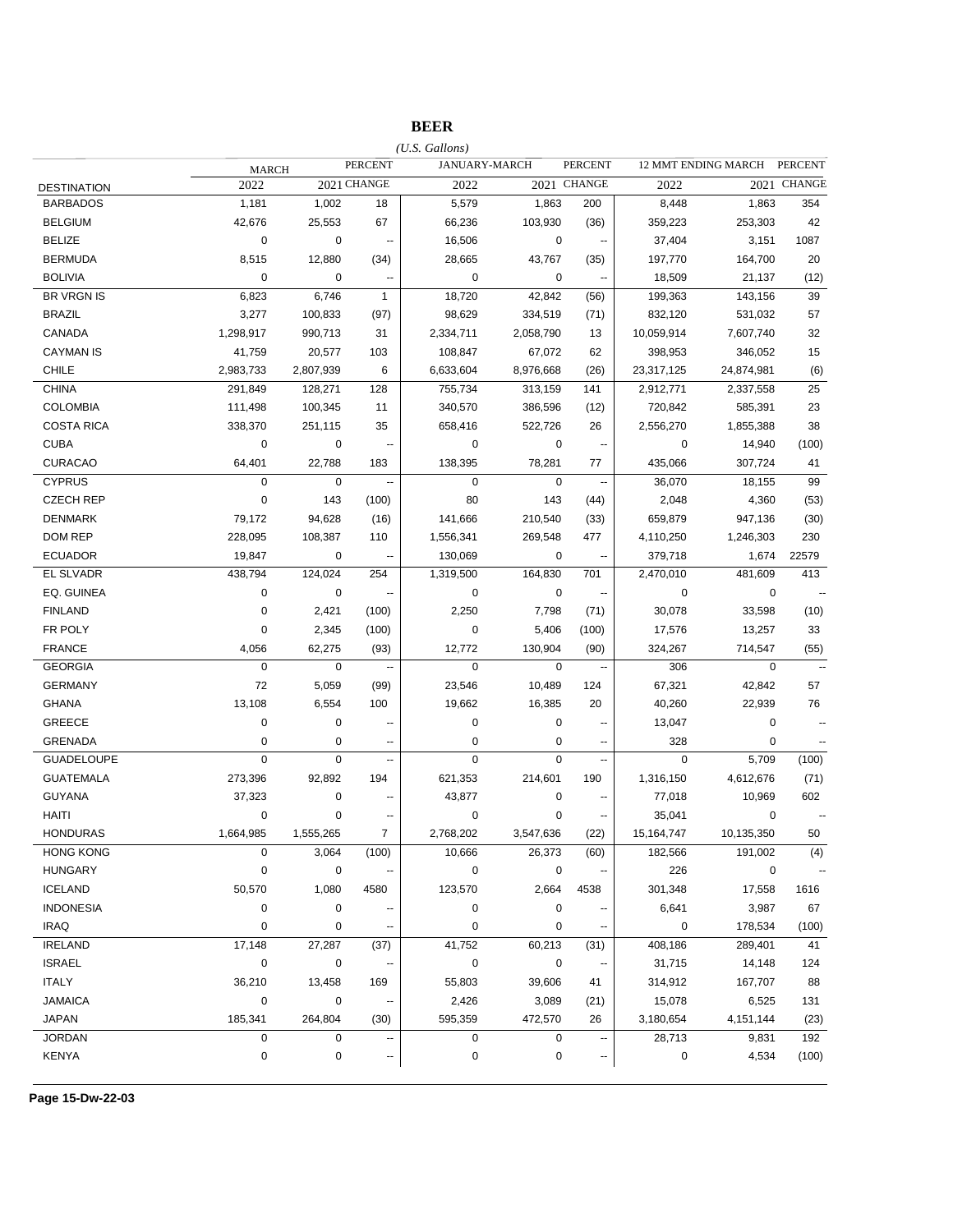## **BEER**

|                     |              |             |                          | $(U.S.$ Gallons) |               |                          |             |                            |                          |
|---------------------|--------------|-------------|--------------------------|------------------|---------------|--------------------------|-------------|----------------------------|--------------------------|
|                     | <b>MARCH</b> |             | <b>PERCENT</b>           |                  | JANUARY-MARCH | <b>PERCENT</b>           |             | <b>12 MMT ENDING MARCH</b> | <b>PERCENT</b>           |
| <b>DESTINATION</b>  | 2022         |             | 2021 CHANGE              | 2022             |               | 2021 CHANGE              | 2022        |                            | 2021 CHANGE              |
| <b>KIRIBATI</b>     | $\mathbf 0$  | $\mathbf 0$ | --                       | $\mathbf 0$      | $\mathbf 0$   | $\overline{\phantom{a}}$ | 6,339       | 8,567                      | (26)                     |
| KOREA, S.           | 318,361      | 507,469     | (37)                     | 846,046          | 1,156,842     | (27)                     | 5,125,515   | 9,089,280                  | (44)                     |
| <b>KUWAIT</b>       | 0            | 0           | $\overline{\phantom{a}}$ | $\mathbf 0$      | 0             | $\overline{\phantom{a}}$ | 0           | 35,745                     | (100)                    |
| LATVIA              | $\mathbf 0$  | 5,834       | (100)                    | $\mathbf 0$      | 8,751         | (100)                    | 23,051      | 20,914                     | 10                       |
| LITHUANIA           | 4,411        | 2,947       | 50                       | 4,411            | 2,947         | 50                       | 12,188      | 2,947                      | 314                      |
| <b>LUXMBRG</b>      | 0            | 0           | --                       | $\mathbf 0$      | 0             | $\overline{\phantom{a}}$ | $\mathbf 0$ | 194,923                    | (100)                    |
| <b>MALAYSIA</b>     | 22,674       | 6,050       | 275                      | 32,379           | 12,377        | 162                      | 162,904     | 56,096                     | 190                      |
| <b>MALTA</b>        | 0            | 0           | $\overline{\phantom{a}}$ | 0                | 0             | --                       | 25,400      | 19,396                     | 31                       |
| <b>MARSHALL IS</b>  | 0            | 0           | $\overline{\phantom{a}}$ | 1,575            | 0             | ٠.                       | 9,743       | 1,402                      | 595                      |
| <b>MEXICO</b>       | 590,304      | 1,277,447   | (54)                     | 1,264,637        | 3,744,508     | (66)                     | 4,669,033   | 8,814,595                  | (47)                     |
| <b>MICRONS</b>      | $\mathbf 0$  | 3,712       | (100)                    | 8,672            | 3,712         | 134                      | 37,173      | 86,550                     | (57)                     |
| <b>MOROCCO</b>      | 49,777       | 15,308      | 225                      | 113,105          | 85,928        | 32                       | 638,037     | 384,500                    | 66                       |
| N. ZEALAND          | 3,342        | 8,125       | (59)                     | 30,883           | 20,226        | 53                       | 195,926     | 268,684                    | (27)                     |
| <b>NEPAL</b>        | 0            | $\mathbf 0$ | --                       | $\mathbf 0$      | 0             | $\ddot{\phantom{a}}$     | 0           | 0                          | $\ddotsc$                |
| <b>NETHLDS</b>      | 150,964      | 151,198     | 0                        | 257,293          | 375,287       | (31)                     | 1,111,564   | 1,072,430                  | 4                        |
| <b>NICARAGUA</b>    | $\mathbf 0$  | $\mathbf 0$ | $\overline{\phantom{a}}$ | $\mathbf 0$      | 2,874         | (100)                    | 59,174      | 2,874                      | 1959                     |
| <b>NORWAY</b>       | 21,830       | 7,563       | 189                      | 21,830           | 11,402        | 91                       | 56,316      | 41,064                     | 37                       |
| <b>OMAN</b>         | 103,979      | 29,920      | 248                      | 421,863          | 210,092       | 101                      | 1,613,492   | 597,422                    | 170                      |
| <b>PAKISTAN</b>     | 0            | 0           |                          | 0                | 0             | $\overline{\phantom{a}}$ | 1,208       | 0                          |                          |
| PALAU               | 0            | 0           | ۰.                       | $\mathbf 0$      | 0             | ۰.                       | 450         | 3,434                      | (87)                     |
| <b>PANAMA</b>       | 1,862,719    | 1,063,848   | 75                       | 4,547,658        | 2,563,243     | 77                       | 13,973,343  | 7,097,436                  | 97                       |
| PARAGUAY            | 127,138      | 65,987      | 93                       | 586,173          | 484,242       | 21                       | 3,274,831   | 2,939,708                  | 11                       |
| PERU                | 11,635       | 81,628      | (86)                     | 15,102           | 161,503       | (91)                     | 197,573     | 340,036                    | (42)                     |
| <b>PHILIPPINES</b>  | 0            | 0           |                          | 0                | 0             |                          | 0           | 0                          | $\overline{\phantom{a}}$ |
| <b>POLAND</b>       | 0            | 0           | --                       | $\mathbf 0$      | 0             | $\overline{\phantom{a}}$ | 3,550       | 0                          |                          |
| <b>PORTUGAL</b>     | 0            | $\pmb{0}$   | $\overline{\phantom{a}}$ | $\mathbf 0$      | $\mathbf 0$   | --                       | 6,544       | 15,065                     | (57)                     |
| QATAR               | 0            | 0           | --                       | $\mathbf 0$      | 7,940         | (100)                    | 16,795      | 47,011                     | (64)                     |
| <b>RUSSIA</b>       | 0            | 6,894       | (100)                    | 5,049            | 24,551        | (79)                     | 90,296      | 63,600                     | 42                       |
| S. AFRICA           | 0            | $\mathbf 0$ | --                       | $\mathbf 0$      | 4,534         | (100)                    | 0           | 31,653                     | (100)                    |
| S. ARABIA           | 0            | 0           | --                       | $\mathbf 0$      | 0             |                          | 0           | 138,049                    | (100)                    |
| <b>SINGAPORE</b>    | 111,384      | 131,781     | (15)                     | 181,416          | 238,648       | (24)                     | 830,063     | 685,618                    | 21                       |
| <b>SINT MAARTEN</b> | 17,564       | 4,810       | 265                      | 98,425           | 86,435        | 14                       | 471,359     | 341,951                    | 38                       |
| <b>SLOVENIA</b>     | 0            | 0           | --                       | $\mathbf 0$      | 0             | --                       | 0           | 6,122                      | (100)                    |
| <b>SPAIN</b>        | 16,442       | 26,489      | (38)                     | 25,891           | 35,564        | (27)                     | 109,292     | 134,436                    | (19)                     |
| <b>SRI LANKA</b>    | $\mathbf 0$  | $\mathbf 0$ | --                       | $\mathbf 0$      | $\mathbf 0$   | $\sim$                   | 0           | $\mathbf 0$                |                          |
| ST. LUCIA           | 0            | $\pmb{0}$   | --                       | $\pmb{0}$        | $\pmb{0}$     | ۰.                       | 301         | $\pmb{0}$                  | $\ddotsc$                |
| <b>SURINAM</b>      | 3,023        | $\pmb{0}$   |                          | 6,607            | $\pmb{0}$     |                          | 20,740      | 6,800                      | 205                      |
| SWEDEN              | 55,940       | 104,096     | (46)                     | 211,075          | 253,439       | (17)                     | 1,331,328   | 1,714,283                  | (22)                     |
| SWITZLD             | 5,305        | 4,587       | 16                       | 15,462           | 27,375        | (44)                     | 127,653     | 93,818                     | 36                       |
| <b>TAIWAN</b>       | 67,790       | 82,230      | (18)                     | 95,701           | 226,568       | (58)                     | 735,757     | 1,739,842                  | (58)                     |
| <b>TANZANIA</b>     | 0            | $\mathbf 0$ | ۰.                       | $\pmb{0}$        | $\pmb{0}$     |                          | $\mathbf 0$ | 9,068                      | (100)                    |
| THAILAND            | 6,033        | 10,798      | (44)                     | 19,463           | 28,184        | (31)                     | 61,851      | 123,817                    | (50)                     |
| TRINIDAD            | 6,517        | 13,115      | (50)                     | 17,101           | 23,947        | (29)                     | 70,606      | 114,149                    | (38)                     |
| TURK & CAC.         | 10,889       | 7,785       | 40                       | 21,302           | 25,139        | (15)                     | 133,287     | 78,913                     | 69                       |
| <b>TURKEY</b>       | 0            | $\pmb{0}$   | --                       | 0                | $\pmb{0}$     |                          | 197,951     | 191,579                    | 3                        |
| U.A.E.              | 0            | 22,437      | (100)                    | 43,234           | 78,730        | (45)                     | 275,064     | 548,125                    | (50)                     |
| <b>U. KINGDOM</b>   | 115,106      | 175,099     | (34)                     | 257,543          | 411,433       | (37)                     | 1,971,035   | 2,308,948                  | (15)                     |
|                     |              |             |                          |                  |               |                          |             |                            |                          |

**Page 16-Dw-22-03**